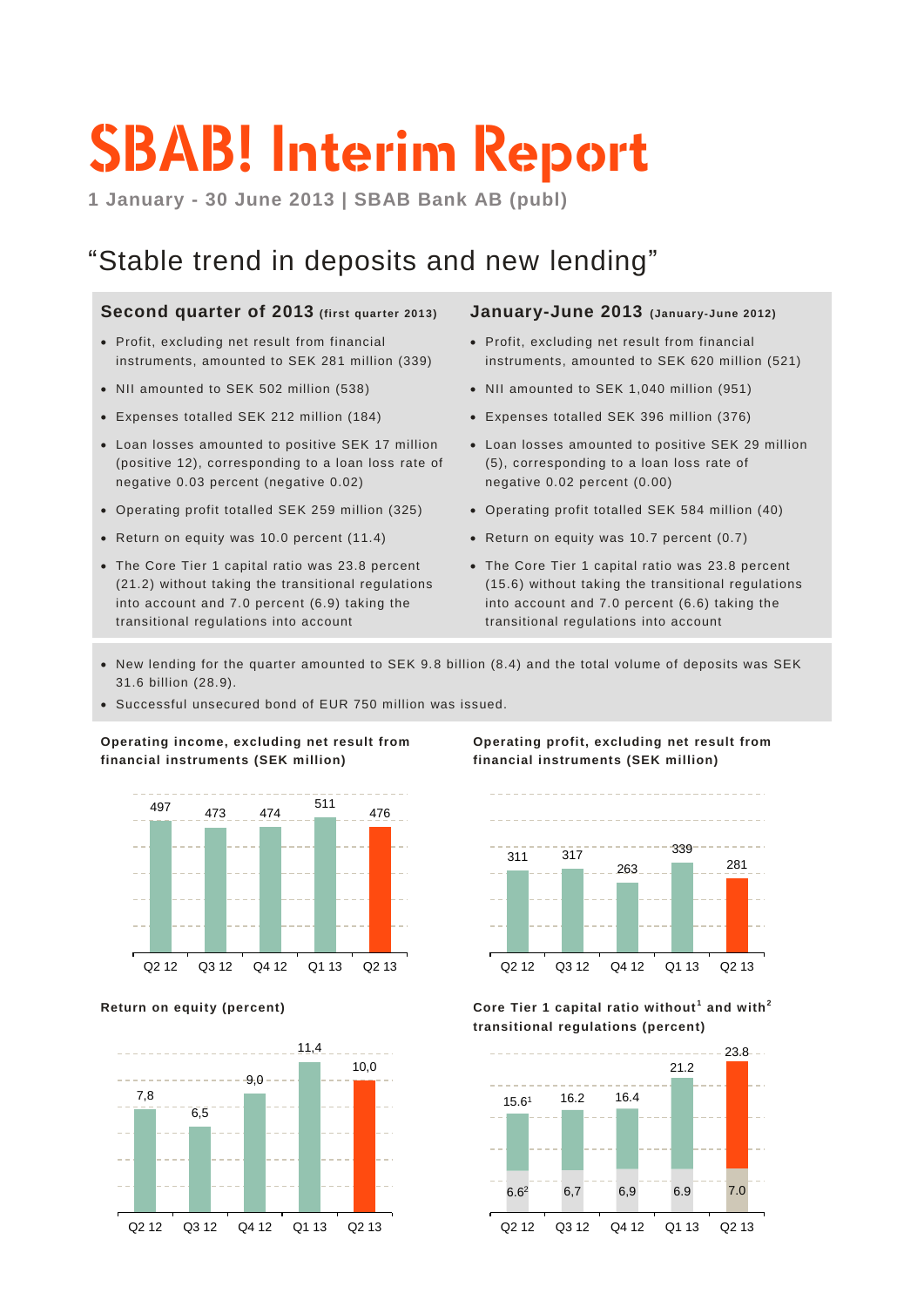# **CEO's comments**

SBAB's operating profit for the second quarter of 2013 amounted to SEK 259 million, and for the half-year to SEK 584 million. Excluding net result from financial instruments, the operating profit was SEK 281 million and SEK 620 million. Compared with the first quarter, net interest decreased somewhat as a consequence of increasing competition in the housing market. The return on equity was 10 percent. Over the period, we have observed a stable trend in deposits and new lending. It has been an eventful quarter:



### **SBAB Fri – free-of-charge mutual fund**

March saw the launch of SBAB's three savings funds and in April we expanded our offering with SBAB Fri – a mutual fund that is free of charges. These savings funds are a clear indication that SBAB is continuing to challenge competitors and offer products based on customers' needs.

### **Successful bond issue**

In April SBAB issued an EUR 750 million unsecured bond as part of SBAB's EMTN programme. The issue generated significant interest among investors, indicating strong market confidence in SBAB.

### **Strong unit for financing of multi-family dwellings**

In mid-June SBAB decided to merge its two sales units for corporate customers and tenant-owner associations and create a strong and efficient unit for the financing of multi-family dwellings. SBAB is a leading operator in the multi-family dwelling market, and merging these two units enables both internal and external synergies that further strengthen our position. This move also provides clear support for our main business and our efforts toward our vision of creating a new era in banking.

Carl-Viggo Östlund CEO

### **Results overview**

| Group                                                                 | 2013     | 2013     | 2012           | 2013     | 2012           |
|-----------------------------------------------------------------------|----------|----------|----------------|----------|----------------|
| <b>SEK million</b>                                                    | Q2       | Q1       | Q <sub>2</sub> | Jan-Jun  | Jan-Jun        |
| Net interest income                                                   | 502      | 538      | 522            | 1,040    | 951            |
| Net commission income                                                 | $-26$    | $-27$    | $-27$          | $-53$    | $-51$          |
| Net result from financial instruments measured at fair value (Note 2) | $-22$    | -14      | -91            | $-36$    | $-481$         |
| Other operating income                                                |          |          | 2              |          | $\overline{2}$ |
| <b>Total operating income</b>                                         | 454      | 497      | 406            | 951      | 421            |
| Costs                                                                 | $-212$   | $-184$   | $-175$         | $-396$   | $-376$         |
| Loan losses, net (Note 3)                                             | 17       | 12       | $-11$          | 29       | $-5$           |
| Operating profit/loss                                                 | 259      | 325      | 220            | 584      | 40             |
| Operating profit excl. net result from financial instruments          | 281      | 339      | 311            | 620      | 521            |
| Tax                                                                   | $-30$    | $-72$    | $-59$          | $-102$   | $-11$          |
| Profit/loss for the period                                            | 229      | 253      | 161            | 482      | 29             |
| New lending, SEK billion                                              | 9.8      | 8.4      | 8.5            | 18.2     | 16.7           |
|                                                                       |          |          |                |          |                |
| Total deposits, SEK billion                                           | 31.6     | 28.9     | 18.3           | 31.6     | 18.3           |
| Cost/Income ratio excl. Ioan losses                                   | 47%      | 37%      | 43%            | 42%      | 89%            |
| Return on equity <sup>1)</sup>                                        | 10.0%    | 11.4%    | 7.8%           | 10.7%    | 0.7%           |
| Loan loss rate <sup>2)</sup>                                          | $-0.03%$ | $-0.02%$ | 0.02%          | $-0.02%$ | 0.00%          |
| Core Tier 1 capital ratio <sup>3)</sup>                               | 23.8%    | 21.2%    | 15.6%          | 23.8%    | 15.6%          |

*1) Return on equity calculated on a full-year basis.*

*2) Loan losses calculated on a full-year basis in relation to lending to the public at the beginning of the year.*

*3) Without taking the transitional regulations into account.*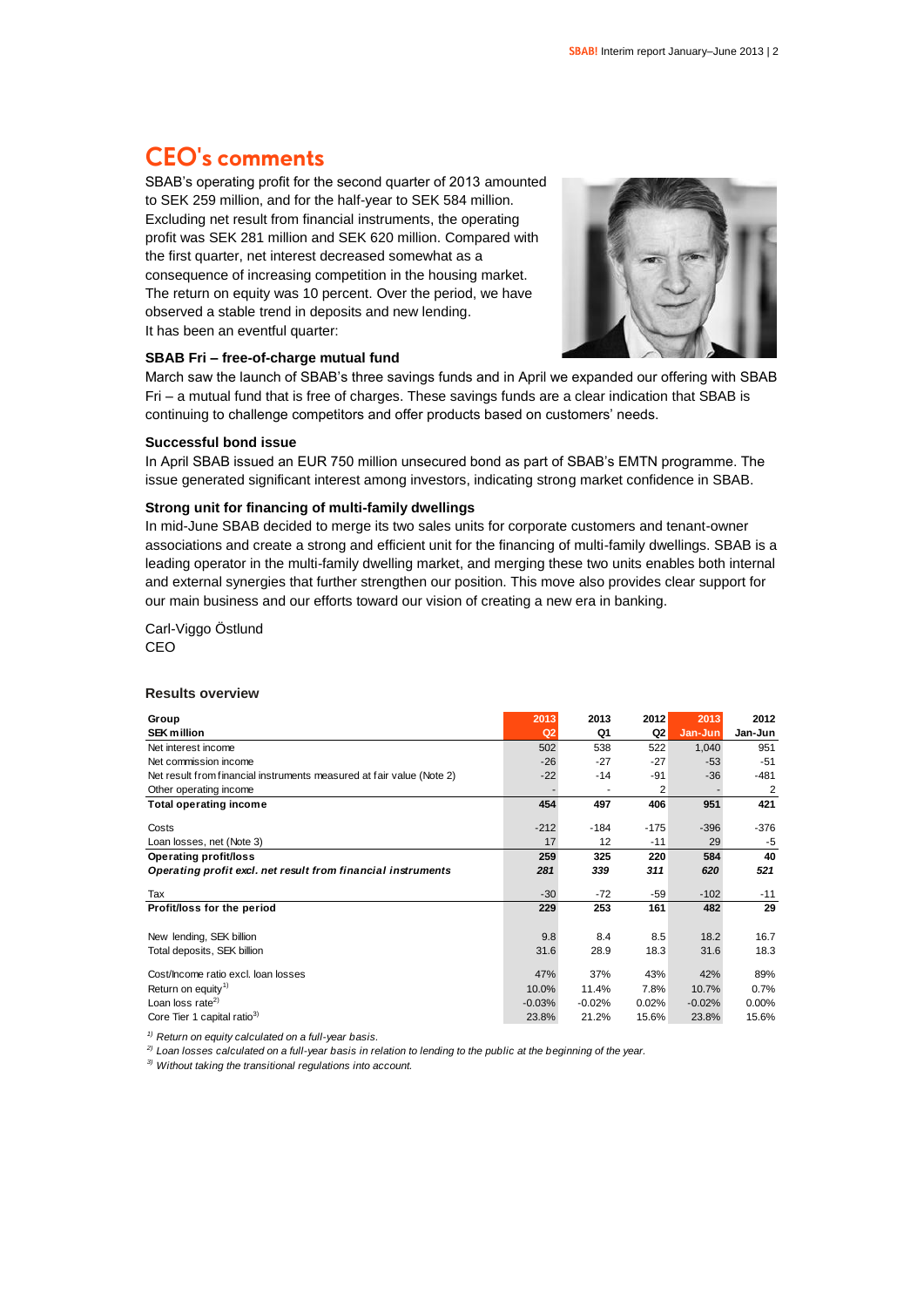### **Market development and volumes**

### **Development in the second quarter of 2013 compared with the first quarter of 2013**

### **Retail Market and Collaboration Market**

SBAB offers savings and loan products to private individuals, and the reach of SBAB's residential mortgage products is extended through partnerships with banks, estate agents and others.

Increasing demand and relatively weak supply resulted in housing prices continuing to rise in major cities in the second quarter, according to SBAB's quarterly survey of estate agents. However, the tenant-owned market remains stronger than the small house market. SBAB experienced healthy demand for residential mortgages during the period, while the competitive situation in the market has intensified. New lending to retail customers amounted to SEK 7.8 billion (7.0) for the quarter. In residential mortgages to private individuals, SBAB's market share amounted to 7.4 percent and for private loans it was 0.5 percent.

SBAB's savings accounts, which are characterised by competitive interest rates and straightforward product terms and conditions, continue to attract new customers. SBAB's retail deposits rose by SEK 2.4 billion (0.9) to a total SEK 25.8 billion (23.3) in the quarter. The market share within retail deposits amounted to 2.0 percent.

### **Tenant-owner Associations Market**

SBAB offers savings and loan products to tenant-owner associations. New lending to tenant-owner associations amounted to SEK 1.4 billion (1.2) and the total lending volume was SEK 55.3 billion (55.2). SBAB's market share with regard to loans to tenant-owner associations was 15.7 percent.

SBAB's deposits from tenant-owner associations were unchanged in the quarter, and amounted to SEK 1.8 billion (1.8).

### **Corporate market**

SBAB offers savings and loans products to companies. New lending to the corporate market amounted to SEK 0.7 billion (0.1) and the total lending volume was SEK 34.3 billion (36.9).

SBAB's deposits from the corporate market rose by SEK 0.3 billion (0.2) in the quarter. At the close of the quarter, deposits from the corporate market amounted to SEK 4.0 billion (3.7).

### **Financial performance**

### **Development in the second quarter of 2013 compared with the first quarter of 2013**

### **Operating profit**

SBAB's operating profit, excluding net result from financial instruments, decreased by 17 percent to SEK 281 million (339). The operating profit amounted to SEK 259 million (325). The change in profit derived mainly from lower net interest income and higher costs.

### **Net interest income and commission income**

SBAB's net interest income for the period was SEK 502 million (538). The lower net interest income is mainly due to a lower margin on lending than in the comparative period. Net commission income for the period amounted to an expense of SEK 26 million (expense 27), including a fee of SEK 24 million (23) for the government stability fund.

### **Expenses**

SBAB's expenses amounted to SEK 212 million (184), of which personnel costs accounted for SEK 90 million (89). The increase in expenses is primarily due to marketing activities in conjunction with the launch of SBAB's savings funds, as well as higher IT costs particularly for operation and development.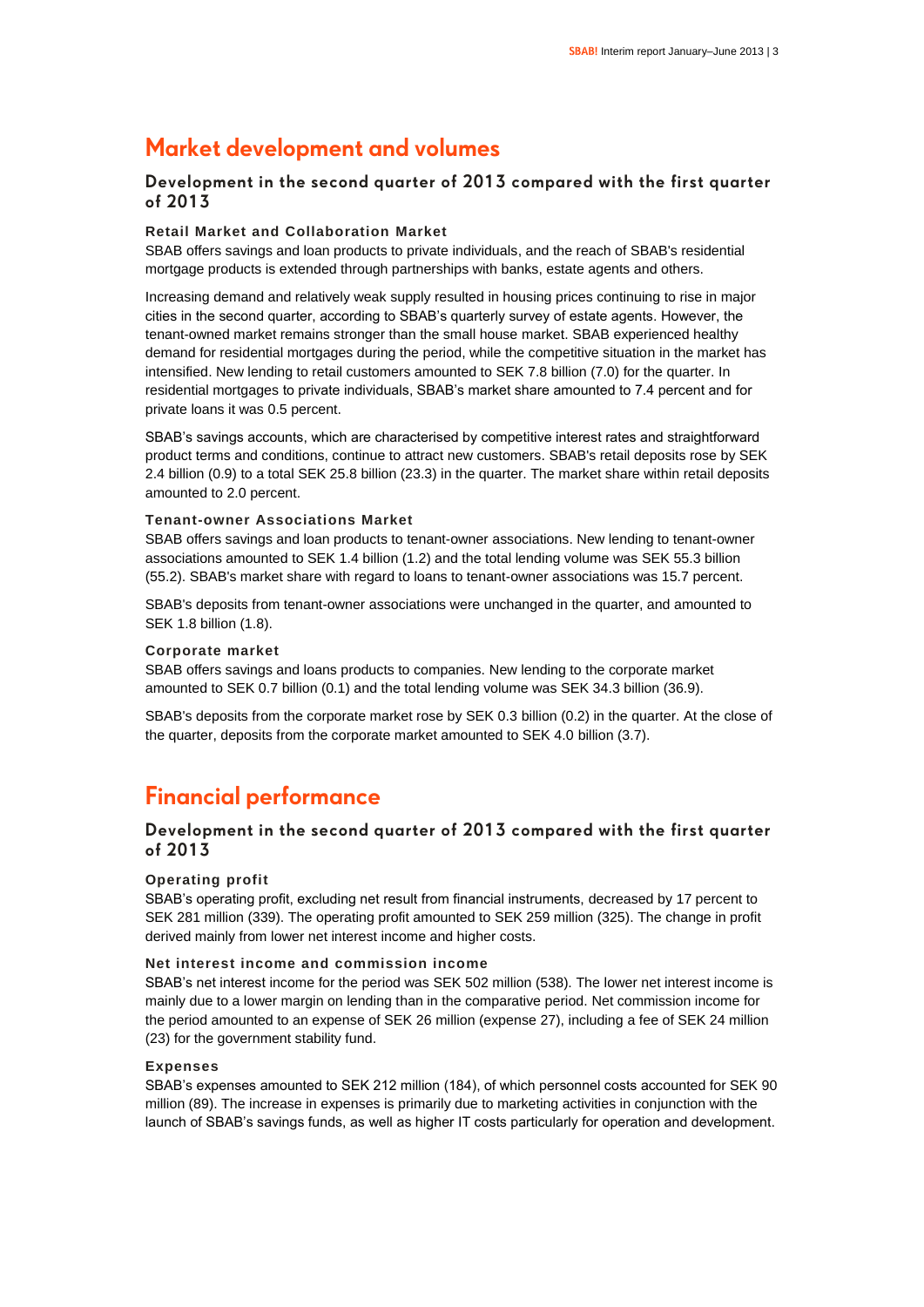### **Loan losses**

SBAB's loan losses amounted to positive SEK 17 million (positive 12). This outcome is due to reversals made within individual provisions attributable to corporate market loans and the redemption of collective provisions for retail and corporate market loans.

### **Net result from financial instruments measured at fair value**

Net result from financial instruments measured at fair value amounted to an expense of SEK 22 million (expense 14) for the period. The single greatest factor impacting earnings was the sale of RMBS's in the quarter. Earnings were also impacted by unrealised market value changes to basis swaps. Basis swaps are used to minimise interest-rate and currency risks that arise in conjunction with funding in foreign currency. For further information on fair-value recognition of derivative instruments, see Note 2.

### **Lending and deposits**

New lending for the period amounted to SEK 9.8 billion (8.4) and the total lending volume amounted to SEK 257.6 billion (257.6), compared with SEK 255.9 billion at the start of the year. New deposits for the period amounted to SEK 2.6 billion (1.3) and the total deposit volume amounted to SEK 31.6 billion (28.9), compared with SEK 27.7 billion at the start of the year.

### **Funding**

During the second quarter of 2013 SBAB issued an unsecured bond of EUR 750 million. 5-year maturity means this issue is the longest unsecured public EUR transaction ever undertaken by SBAB, and provides a point of reference for future funding.

The total value of debt securities in issue declined by SEK 7.2 billion during the quarter to SEK 243.6 billion (250.8). During the quarter securities valued at SEK 32.3 billion (44.3) were issued. At the same time, securities valued at SEK 5.7 billion (11.1) were repurchased, while securities for SEK 37.5 billion (33.3) matured. In addition, revaluations of liabilities due to changes in premiums/discounts and changes in exchange rates for the SEK have contributed to the decline.

Funding through the issuance of covered bonds takes place in the wholly owned subsidiary AB Sveriges Säkerställda Obligationer (publ) (Swedish Covered Bond Corporation) "SCBC". Total outstanding covered debt totalled SEK 147.4 billion (155.0), compared with SEK 152.9 billion at the beginning of the year.

### **Capital adequacy**

SBAB reports credit risk mainly in accordance with the IRB approach, and reports operational and market risk in accordance with the standardised approach. SBAB's capital adequacy ratio under Pillar 1, with consideration for transitional regulations, amounted to 10.8 percent (11.5) at 30 June 2013, compared with 11.5 percent at the beginning of the year. The corresponding Core Tier 1 capital ratio was 7.0 percent (6.9), compared with 6.9 percent at the beginning of the year. For information concerning other capital ratios, refer to the table on page 10.

Due to the low risk in SBAB's operations the company is also well capitalised in accordance with forthcoming Basel III regulations.

The internally calculated capital requirement was SEK 8,620 million (8,142), compared to SEK 9,239 million at the beginning of the year.

### **Liquidity reserve**

SBAB's liquidity reserve mainly comprises securities<sup>1)</sup>. The market value of these assets amounted to SEK 31.6 billion (35.3), excluding RMBSs. Taking the Riksbank's haircuts into account, the value of the assets was SEK 29.7 billion (33.8).

For SBAB, the number of MCO days amounts to 102 (74). SBAB considers the number of MCO days to be satisfactory.

<sup>1)</sup>During the period, a portion of the securities assets comprised RMBSs (Residential Mortgage-Backed Securities). The reason for the inclusion of the RMBSs in the liquidity reserve in Note 10 is that SBAB adheres to the Swedish Banking Association's template for the disclosure of a bank's liquidity reserve. These securities are backed by underlying property assets in Spain and the Netherlands. Unlike other securities assets in the liquidity reserve, which are recognised at market value, RMBSs are recognised at amortised cost. On 30 June 2013, the difference between the carrying amount and fair value of the RMBSs was SEK 0.3 billon. For further information, refer to "Reclassified assets" in Note 7.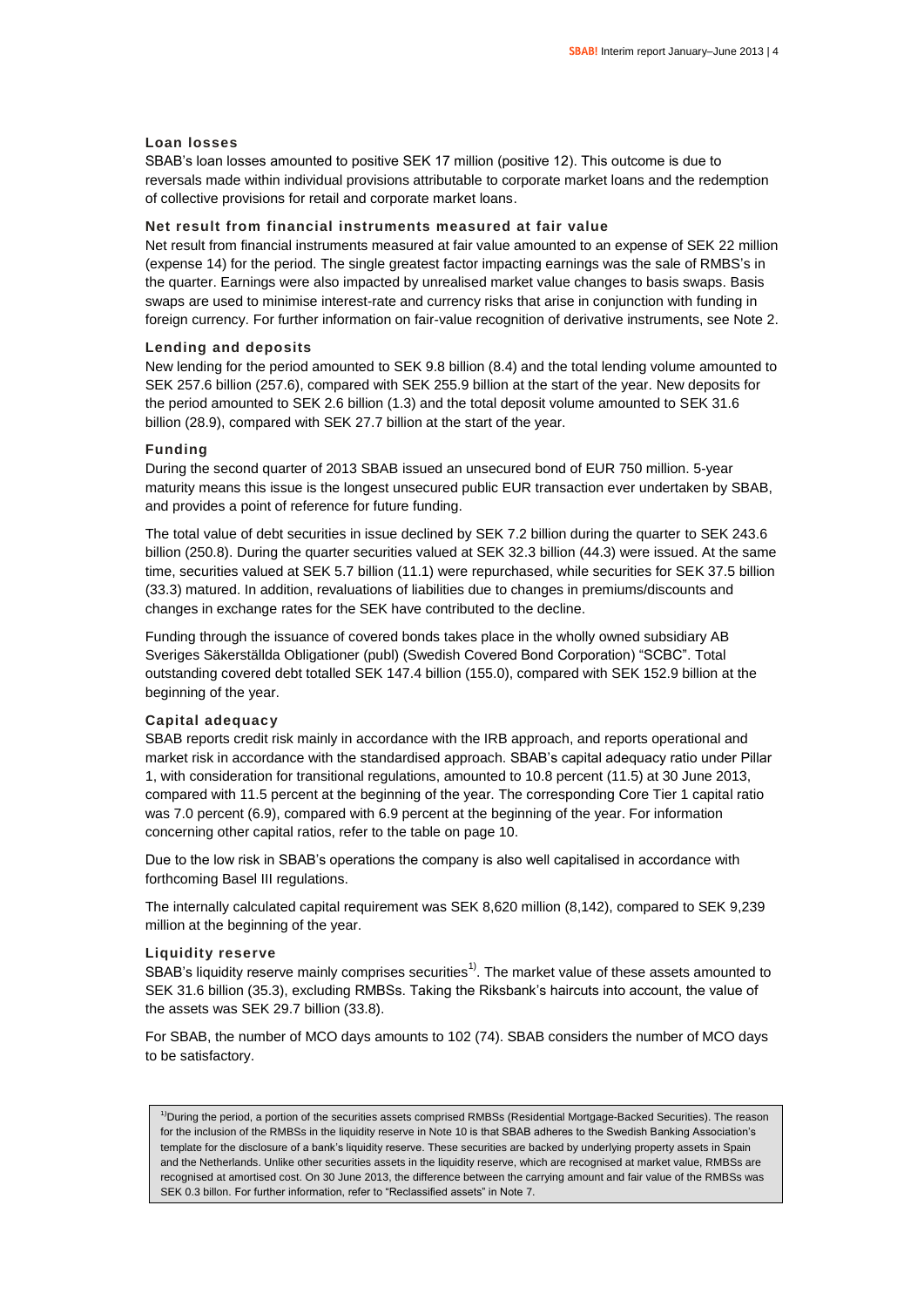As of 1 January 2013, the liquidity coverage ratio is calculated in accordance with the Swedish Financial Supervisory Authority's regulation, FFFS 2012:6. The liquidity coverage ratio was 213 percent for all currencies combined, 1,332 percent for the EUR and 402 percent for the USD, which exceeds the minimum requirement of 100 percent.

For further information on the liquidity reserve, the calculation of MCO days and the liquidity coverage ratio, see Note 10.

### **Quarterly overview**

| Group                                                                 | 2013           | 2013     | 2012   | 2012     | 2012           |
|-----------------------------------------------------------------------|----------------|----------|--------|----------|----------------|
| <b>SEK million</b>                                                    | Q <sub>2</sub> | Q1       | Q4     | Q3       | Q2             |
| Net interest income                                                   | 502            | 538      | 491    | 499      | 522            |
| Net commission income                                                 | $-26$          | $-27$    | $-18$  | $-26$    | $-27$          |
| Net result from financial instruments measured at fair value (Note 2) | $-22$          | $-14$    | 10     | $-130$   | -91            |
| Other operating income                                                |                |          | 1      |          | $\overline{2}$ |
| <b>Total operating income</b>                                         | 454            | 497      | 484    | 343      | 406            |
| Costs                                                                 | $-212$         | $-184$   | $-194$ | $-158$   | $-175$         |
| Loan losses, net (Note 3)                                             | 17             | 12       | $-17$  | 2        | $-11$          |
| Operating profit/loss                                                 | 259            | 325      | 273    | 187      | 220            |
|                                                                       |                |          |        |          |                |
| Operating profit excl. net result from financial instruments          | 281            | 339      | 263    | 317      | 311            |
| Tax                                                                   | $-30$          | $-72$    | -80    | -49      | -59            |
| Profit/loss for the period                                            | 229            | 253      | 193    | 138      | 161            |
|                                                                       | 9.8            | 8.4      | 10.1   | 8.1      |                |
| New lending, SEK billion                                              |                |          |        |          | 8.5            |
| Total deposits, SEK billion                                           | 31.6           | 28.9     | 27.7   | 24.6     | 18.3           |
|                                                                       |                |          |        |          |                |
| Cost/Income ratio excl. Ioan losses                                   | 47%            | 37%      | 40%    | 46%      | 43%            |
| Return on equity <sup>1)</sup>                                        | 10.0%          | 11.4%    | 9.0%   | 6.5%     | 7.8%           |
| Loan loss rate <sup>2)</sup>                                          | $-0.03%$       | $-0.02%$ | 0.03%  | $-0.00%$ | 0.02%          |
| Core Tier 1 capital ratio <sup>3)</sup>                               | 23.8%          | 21.2%    | 16.4%  | 16.2%    | 15.6%          |

*1) Return on equity calculated on a full-year basis.*

*2) Loan losses calculated on a full-year basis in relation to lending to the public at the beginning of the year.*

*3) Without taking the transitional regulations into account.*

### **Performance for January-June 2013 (January-June 2012)**

Operating profit for the period totalled SEK 584 million (40). Income amounted to SEK 951 million (421), with the increase due to higher net interest income and an improved net result from financial instruments. Net interest income amounted to SEK 1,040 million (951). The improvement was mainly due to lower funding costs. Net result from financial instruments measured at fair value amounted to an expense of SEK 36 million (expense 481) and was mainly affected by changed market values of basis swaps and the sale of RMBSs.

Expenses for the period totalled SEK 396 million (376). The increase was mainly attributable to higher personnel and marketing costs.

Loan losses remained low. The outcome for the period was positive in the amount of SEK 29 million (5). The outcome is due to reversals made within individual provisions attributable corporate and retail market loans and the redemption of collective provisions for retail and corporate market loans.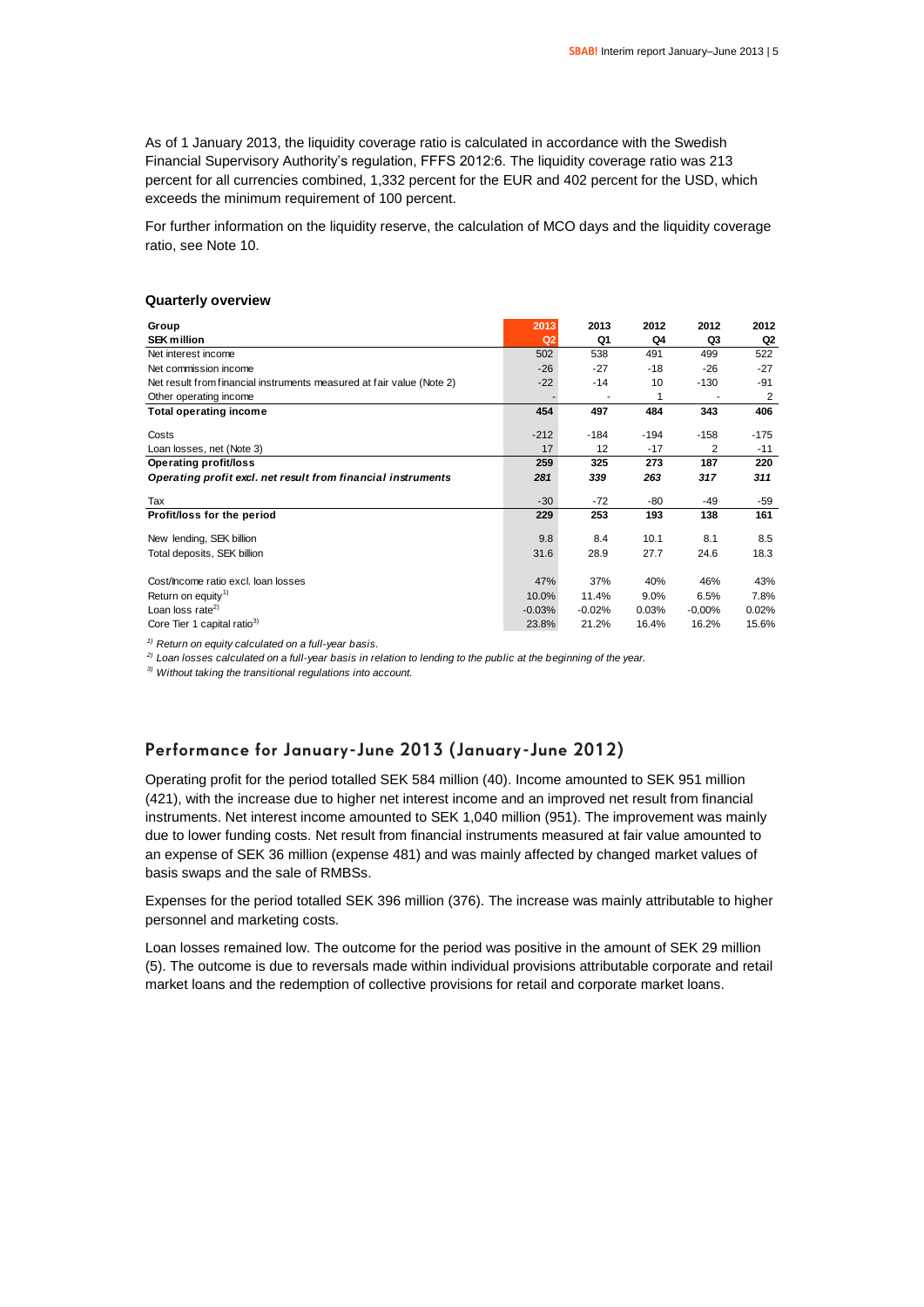# **Other significant information**

### **Credit rating**

No rating changes occurred in the second quarter of 2013.

| Rating                     | 30/06/2013     | 30/06/2012 | 31/12/2012 |
|----------------------------|----------------|------------|------------|
| <b>SBAB Bank AB (publ)</b> |                |            |            |
| Long-term funding          |                |            |            |
| -Standard & Poor's         | $\overline{A}$ | $A+$       | A          |
| -Moody's                   | A2             | A2         | A2         |
| Short-term funding         |                |            |            |
| -Standard & Poor's         | $A-1$          | $A-1$      | $A-1$      |
| -Moody's                   | $P-1$          | $P-1$      | $P-1$      |
| <b>SCBC</b>                |                |            |            |
| Long-term funding          |                |            |            |
| -Standard & Poor's         | AAA            | AAA        | AAA        |
| -Moody's                   | Aaa            | Aaa        | Aaa        |

### **Risks and uncertainties for the Group and Parent Company**

Although the worsened European macroeconomic situation has affected SBAB's earnings, it has had no significant impact on the company's financial position. The functioning of the capital market has remained favourable despite the partial discontinuation of the ECB's support measures. However, future macroeconomic development in Europe remains uncertain.

The economic trend in Sweden is the primary risk factor for SBAB's future earnings capacity and the quality of its assets are mainly exposed to credit risks in the Swedish housing market. The management of interest-rate and currency risks entails some exposure to price risks. Household demand is showing stable growth, inflation remains low in part due to supportive measures, interest rates are low, while stock market and property prices are rising. The Swedish economy is sensitive to global economic developments and to conditions on the international financial markets. Risks regarding these factors are assessed to have decreased slightly. A strained housing market and high household indebtedness result in the economy also being sensitive to changes in interest rates and house prices. Risks regarding these factors are assessed to have increased slightly.

For further information on SBAB's risks and risk management, please refer to the Risk Management section and Note 2 in the Annual Report for 2012.

### **Merger of sales units for the corporate market and tenant-owner associations**

SBAB has a long history of financing multi-family dwellings, with a leading position in both the corporate and tenant-owner association markets. In order to build a strong and efficient unit for the financing of multi-family dwellings, in June SBAB therefore decided to merge these two sales units. In connection with this, SBAB has also decided to discontinue the on-going process to sell its corporate portfolio and to retain its lending operations to property companies as part of SBAB's housing financing offer. The new sales unit will be operative as of 1 September 2013. Per O. Dahlstedt, former head of the Corporate sales unit, has been appointed head of the new unit and will become a member of SBAB's Executive Management.

### **Financial calendar**

Interim report January–September 2013 Year-end report February 2014

### **Review report**

This interim report has not been audited.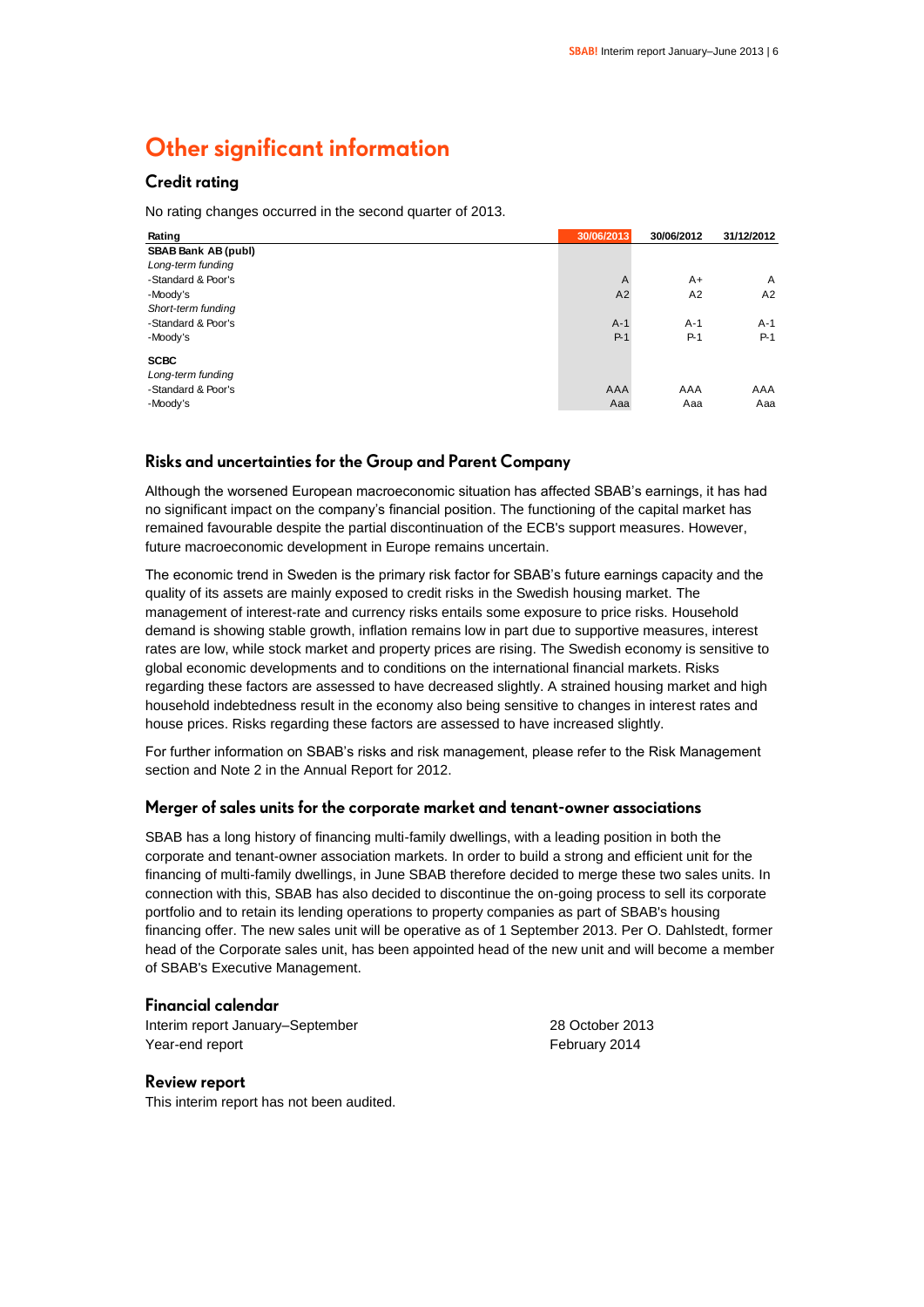The Board of Directors and CEO affirm that this interim report provides an accurate overview of the operations, financial position and performance of the Parent Company and the Group, and describes the significant risks and uncertainties faced by the Parent Company and the companies in the Group.

Stockholm, 18 July 2013

Bo Magnusson Chairman of the Board Ebba Lindsö Board member

Jakob Grinbaum Deputy Chairman of the Board Jane Lundgren Ericsson Board member

Kristina Ekengren Board member

Karin Moberg Board member

Per Anders Fasth Board member

Helen Vallin Board member (employee representative)

Anders Heder Board member (employee representative) Christer Åberg Board member

Carl-Viggo Östlund CEO

For further information, contact CEO Carl-Viggo Östlund, +46 8 614 43 01, [carl-viggo.ostlund@sbab.se](mailto:carl-viggo.ostlund@sbab.se) or CFO Lennart Krän, +46 8 614 43 28[, lennart.kran@sbab.se.](mailto:lennart.kran@sbab.se)

Become a customer[: www.sbab.se](http://www.sbab.se/)

*The information in this report is such that SBAB Bank AB (publ.) is required to disclose in accordance with the Swedish Financial Instruments Trading Act and the Swedish Securities Market Act, as well as in the guidelines contained in the Swedish Government's ownership policy and the guidelines for companies in which the Government is an owner. The information was submitted for publication on 19 July 2013 at 9.00 a.m. (CET).*

*While every care has been taken in the translation of this report, readers are reminded that the Swedish version is the original version.*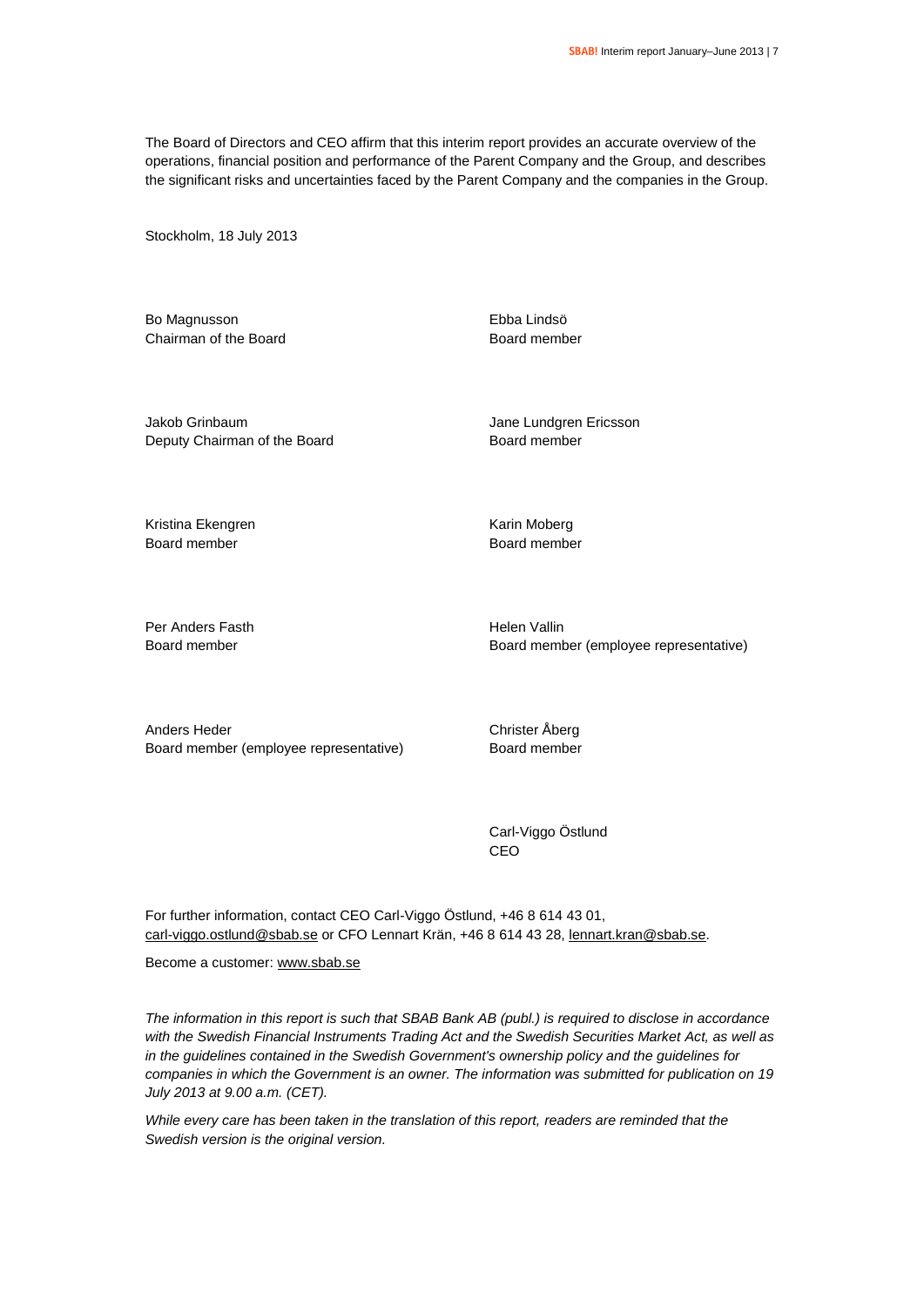# **Income statement**

| Group                                                              | 2013           | 2013     | 2012     | 2013     | 2012           | 2012     |
|--------------------------------------------------------------------|----------------|----------|----------|----------|----------------|----------|
| <b>SEK million</b>                                                 | Q <sub>2</sub> | Q1       | Q2       | Jan-Jun  | Jan-Jun        | Jan-Dec  |
| Interest income                                                    | 2,034          | 2,075    | 2,253    | 4,109    | 5,636          | 10,485   |
| interest expense                                                   | $-1,532$       | $-1,537$ | $-1,731$ | $-3,069$ | $-4,685$       | $-8,544$ |
| Net interest income                                                | 502            | 538      | 522      | 1,040    | 951            | 1,941    |
|                                                                    |                |          |          |          |                |          |
| Commission income                                                  | 10             | 10       | 12       | 20       | 25             | 55       |
| Commission expense                                                 | $-36$          | $-37$    | $-39$    | $-73$    | $-76$          | $-150$   |
| Net result from financial instruments meas. at fair value (Note 2) | $-22$          | $-14$    | $-91$    | $-36$    | $-481$         | $-601$   |
| Other operating income                                             |                |          | 2        |          | $\overline{2}$ | 3        |
| <b>Total operating income</b>                                      | 454            | 497      | 406      | 951      | 421            | 1,248    |
|                                                                    |                |          |          |          |                |          |
| Personnel costs                                                    | $-90$          | $-89$    | $-84$    | $-179$   | $-172$         | $-342$   |
| Other expenses                                                     | $-115$         | $-88$    | $-86$    | $-203$   | $-192$         | $-362$   |
| Amortisation and depreciation of fixed assets                      | $-7$           | $-7$     | $-5$     | $-14$    | $-12$          | $-24$    |
| Total expenses before loan losses                                  | $-212$         | $-184$   | $-175$   | $-396$   | $-376$         | $-728$   |
| Protit/loss before loan losses                                     | 242            | 313      | 231      | 555      | 45             | 520      |
|                                                                    |                |          |          |          |                |          |
| Loan losses, net (Note 3)                                          | 17             | 12       | $-11$    | 29       | $-5$           | $-20$    |
| Operating profit/loss                                              | 259            | 325      | 220      | 584      | 40             | 500      |
|                                                                    |                |          |          |          |                |          |
| Tax                                                                | $-30$          | $-72$    | -59      | $-102$   | $-11$          | -140     |
| Profit/loss for the period                                         | 229            | 253      | 161      | 482      | 29             | 360      |

# **Statement of comprehensive income**

| Group<br><b>SEK million</b>                                       | 2013<br>Q2 | 2013<br>Q1 | 2012<br>Q2 | 2013<br>Jan-Jun | 2012<br>Jan-Jun | 2012<br>Jan-Dec |
|-------------------------------------------------------------------|------------|------------|------------|-----------------|-----------------|-----------------|
| Profit/loss for the period                                        | 229        | 253        | 161        | 482             | 29              | 360             |
| OTHER COMPREHENSIVE INCOME                                        |            |            |            |                 |                 |                 |
| Components that will be reversed against the income statement     |            |            |            |                 |                 |                 |
| Change in reclassified financial assets, before tax               |            | 4          | 6          | 9               | 12              | 20              |
| Tax attributable to Components that will be reversed against the  |            |            |            |                 |                 |                 |
| income statement                                                  |            | $-1$       | -1         | $-2$            | -3              | -6              |
| Components that will not be reversed against the income statement |            |            |            |                 |                 |                 |
| Revaluation effects of defined benefit pension plans, before tax  |            |            |            |                 |                 | -6              |
| Tax attributable to components that will not be reversed against  |            |            |            |                 |                 |                 |
| the income statement                                              |            |            |            |                 |                 | 3               |
| Other comprehensive income, net after tax                         | 4          | 3          | 5          |                 | 9               | 11              |
| Total comprehensive income for the period                         | 233        | 256        | 166        | 489             | 38              | 371             |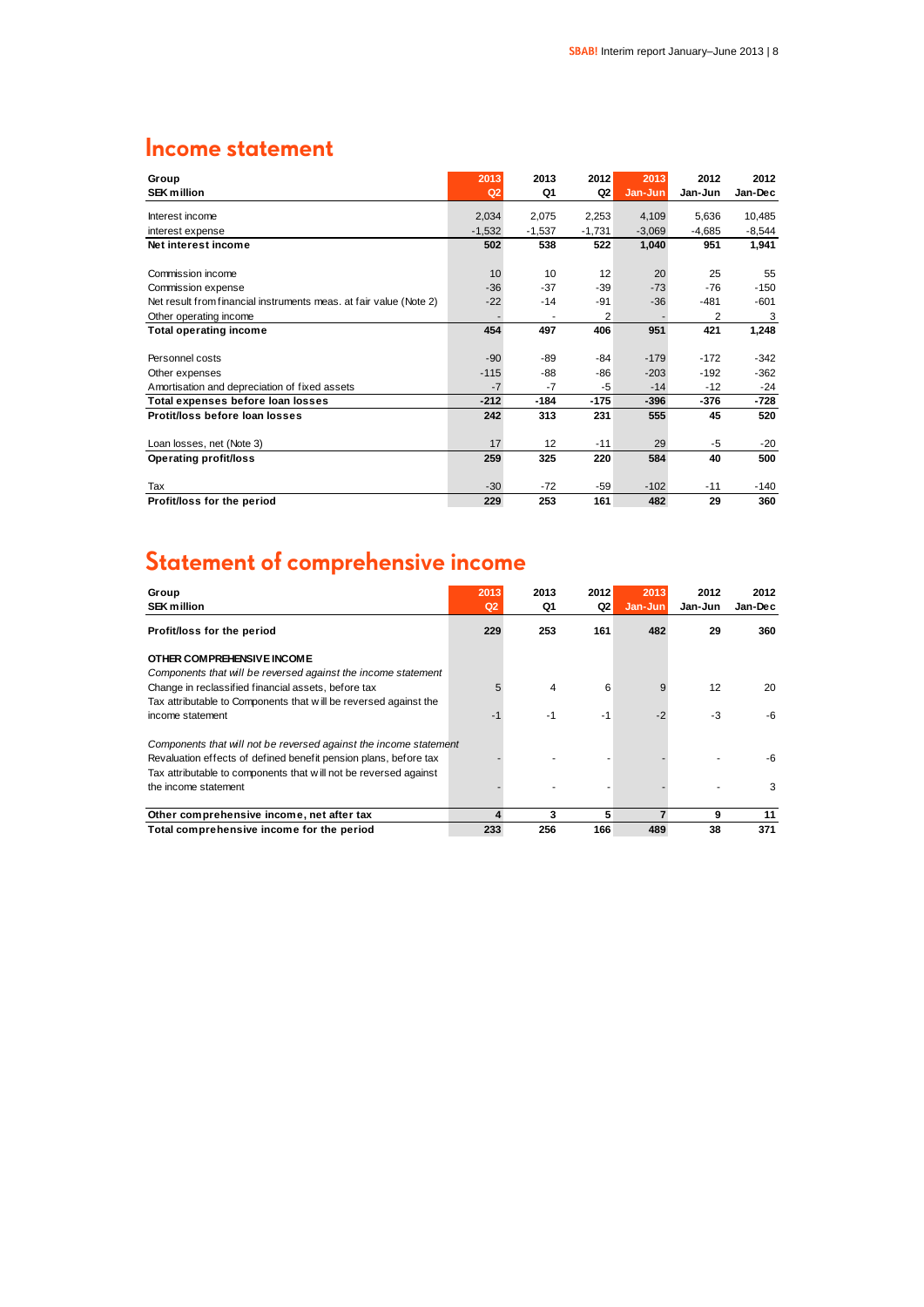### **Balance sheet**

| Group                                                             |            |            |            |
|-------------------------------------------------------------------|------------|------------|------------|
| <b>SEK million</b>                                                | 30/06/2013 | 30/06/2013 | 31/12/2012 |
| <b>ASSETS</b>                                                     |            |            |            |
| Cash and balances at central banks                                | 0          | 0          | $\Omega$   |
| Chargeable treasury bills and other eligible bills                | 7,932      | 2,078      | 12,860     |
| Lending to credit institutions                                    | 20.772     | 17,823     | 18,269     |
| Lending to the public (Note 4)                                    | 257,561    | 254,912    | 255,946    |
| Change in value of interest-rate-hedged items in portfolio hedges | 743        | 1,020      | 1,617      |
| Bonds and other interest-bearing securities                       | 25,871     | 33,688     | 31,452     |
| Derivative instruments (Note 5)                                   | 7,061      | 12,755     | 12,745     |
| Shares and participations                                         | 205        |            | 150        |
| Deferred tax assets                                               |            |            | 34         |
| Intangible fixed assets                                           | 168        | 87         | 122        |
| Tangible fixed assets                                             | 39         | 30         | 33         |
| Other assets                                                      | 2,546      | 948        | 238        |
| Prepaid expenses and accrued income                               | 750        | 864        | 962        |
| <b>TOTAL ASSETS</b>                                               | 323,648    | 324,205    | 334,428    |
|                                                                   |            |            |            |
| <b>LIABILITIES AND EQUITY</b>                                     |            |            |            |
| Liabilities                                                       |            |            |            |
| Liabilities to credit institutions                                | 19,568     | 18,711     | 17,538     |
| Deposits from the public                                          | 31,563     | 18,318     | 27,654     |
| Debt securities in issue                                          | 243,607    | 257,237    | 253,897    |
| Derivative instruments (Note 5)                                   | 10,476     | 12,307     | 15,383     |
| Other liabilities                                                 | 255        | 304        | 361        |
| Accrued expenses and prepaid income                               | 2,681      | 2,611      | 3,698      |
| Provisions                                                        | 323        | 118        | 77         |
| Subordinated debt                                                 | 5,918      | 6,164      | 7,052      |
| <b>Total liabilities</b>                                          | 314,391    | 315,770    | 325,660    |
| Equity                                                            |            |            |            |
| Share capital                                                     | 1,958      | 1,958      | 1,958      |
| Other reserves                                                    | $-20$      | $-29$      | $-27$      |
| Retained earnings                                                 | 6,837      | 6,477      | 6,477      |
| Profit/loss for the period                                        | 482        | 29         | 360        |
| <b>Total equity</b>                                               | 9,257      | 8,435      | 8,768      |
| <b>TOTAL LIABILITIES AND EQUITY</b>                               | 323,648    | 324,205    | 334,428    |

*The comparison figures have been recalculated with regard to new accounting regulations regarding IAS 19 which are being applied retroactively.*

# **Statement of changes in equity**

| Group                                      | Share   | Other          | <b>Retained</b> | P/L for the | Total  |
|--------------------------------------------|---------|----------------|-----------------|-------------|--------|
| <b>SEK million</b>                         | capital | reserves       | earnings        | period      | equity |
| Opening balance, 1 January 2013            | 1,958   | $-27$          | 6,837           |             | 8,768  |
| Total comprehensive income for the period  |         | $\overline{7}$ |                 | 482         | 489    |
| Closing balance, 30 June 2013              | 1,958   | $-20$          | 6,837           | 482         | 9,257  |
|                                            | Share   | Other          | Retained        | P/L for the | Total  |
|                                            | capital | reserves       | earnings        | period      | equity |
| Opening balance, 1 January 2012            | 1,958   | -51            | 6,477           |             | 8,384  |
| Changed accounting policy, IAS 19          |         | 13             |                 |             | 13     |
| Adjusted opening balance at 1 January 2012 | 1,958   | -38            | 6,477           |             | 8,397  |
| Total comprehensive income for the period  |         | 9              |                 | 29          | 38     |
| Closing balance, 30 June 2012              | 1,958   | $-29$          | 6,477           | 29          | 8,435  |
|                                            | Share   | Other          | Retained        | P/L for the | Total  |
|                                            | capital | reserves       | earnings        | period      | equity |
| Opening balance, 1 January 2012            | 1,958   | -51            | 6,477           |             | 8,384  |
| Changed accounting policy, IAS 19          |         | 13             |                 |             | 13     |
| Adjusted opening balance at 1 January 2012 | 1,958   | -38            | 6,477           |             | 8,397  |
| Total comprehensive income for the period  |         | 11             |                 | 360         | 371    |
| Closing balance, 31 December 2012          | 1,958   | -27            | 6,477           | 360         | 8,768  |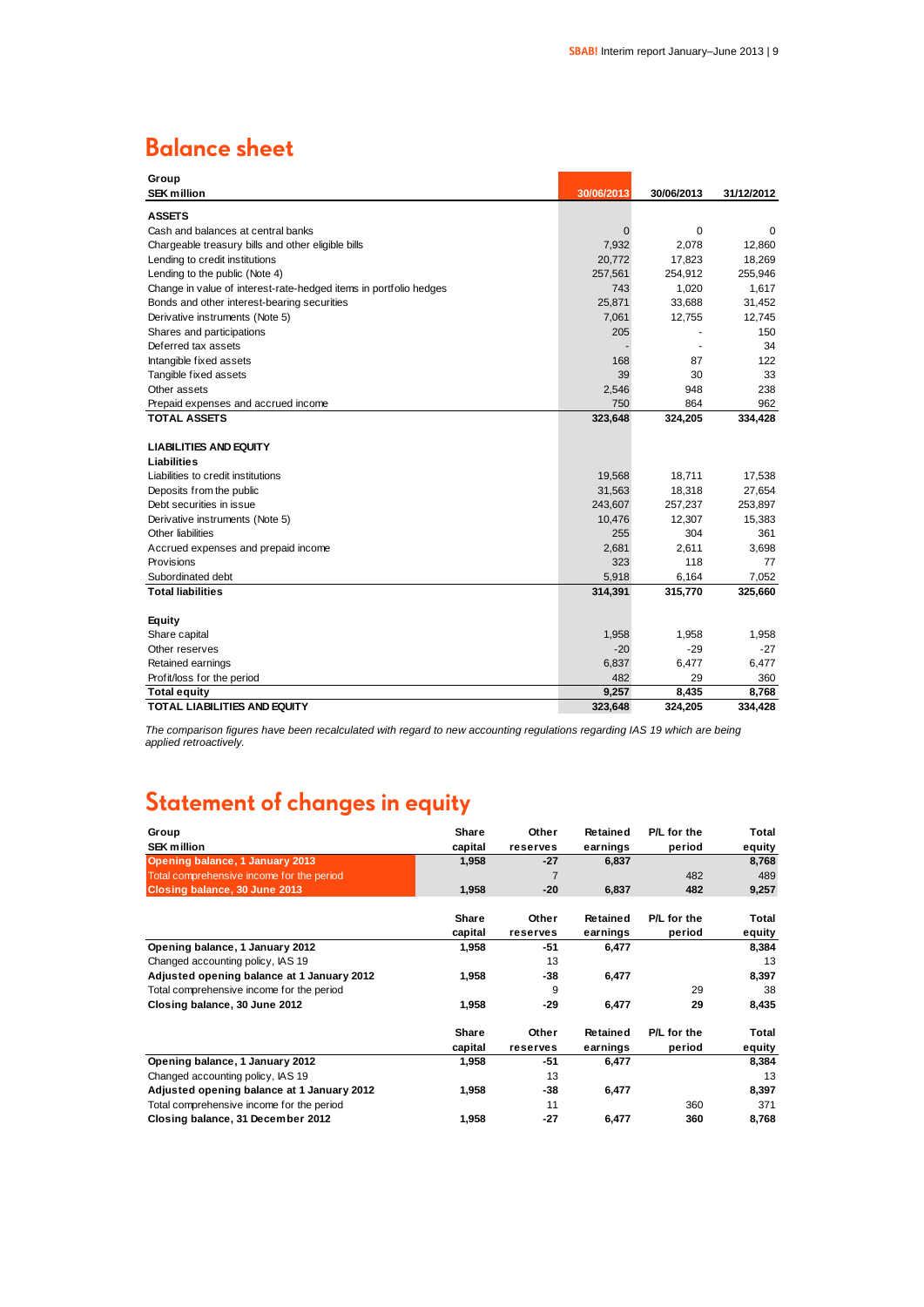# **Cash-flow statement**

| Group<br><b>SEK million</b>                              | 2013<br>Jan-Jun | 2012<br>Jan-Jun | 2012<br>Jan-Dec |
|----------------------------------------------------------|-----------------|-----------------|-----------------|
| Cash and cash equivalents at the beginning of the period | 17.536          | 18.939          | 18.939          |
| Cash flow from operating activities                      | 3.944           | $-1.554$        | $-2.293$        |
| Cash flow from investing activities                      | $-67$           | -61             | $-110$          |
| Cash flow from funding activities                        | $-1.000$        | ۰               | 1,000           |
| Increase/Decrease in cash and cash equivalents           | 2.877           | $-1.615$        | $-1.403$        |
| Cash and cash equivalents at the end of the period       | 20.413          | 17.324          | 17.536          |

*Cash and cash equivalents are defined as cash and balances at central banks and lending to credit institutions with a maturity not later than three months from the acquisition date.*

# **Capital base**

| Group                                                                            |            |            |            |
|----------------------------------------------------------------------------------|------------|------------|------------|
| <b>SEK million</b>                                                               | 30/06/2013 | 30/06/2012 | 31/12/2012 |
| Core Tier 1 capital                                                              |            |            |            |
| Equity                                                                           | 9.257      | 8.422      | 8,761      |
| Profit/loss for this period, not rew ieved                                       | $-482$     | $-29$      |            |
| Profit/loss, last rew ieved period                                               | 253        | $-132$     |            |
| Unrealised value changes of loan and accounts receivable previosly classified as |            |            |            |
| assets available-for-sale                                                        | 30         | 42         | 37         |
| Non-controlling interest                                                         | 755        | 706        | 731        |
| Intangible fixed assets                                                          | $-168$     | -87        | $-122$     |
| Deferred tax assets                                                              |            |            | -36        |
| Net reserves for IRB exposures and net pension liabilities                       | $-46$      | -93        | $-69$      |
| Core Tier 1 capital                                                              | 9,599      | 8,829      | 9,302      |
| Tier 1 capital contribution                                                      |            |            |            |
| Tier 1 capital contribution w ithout redemption incentives*                      | 2,000      | 2,000      | 2,000      |
| Tier 1 capital contribution w ith redemption incentives*                         | 994        | 994        | 994        |
| Tier 1 capital                                                                   | 12,593     | 11,823     | 12,296     |
| Tier 2 capital                                                                   |            |            |            |
| Perpetual subordinated debentures                                                |            |            |            |
| Time-limited subordinated debentures                                             | 2,272      | 2,313      | 3,300      |
| Net reserves for IRB exposures and net pension liabilities                       | $-46$      | -93        | $-70$      |
| Tier 2 capital                                                                   | 2,226      | 2,220      | 3,230      |
| Amount for capital base net efter deductible items and limit value               | 14,819     | 14,043     | 15,526     |

*\* Encompassed by transitional rules to FFFS 2007:1*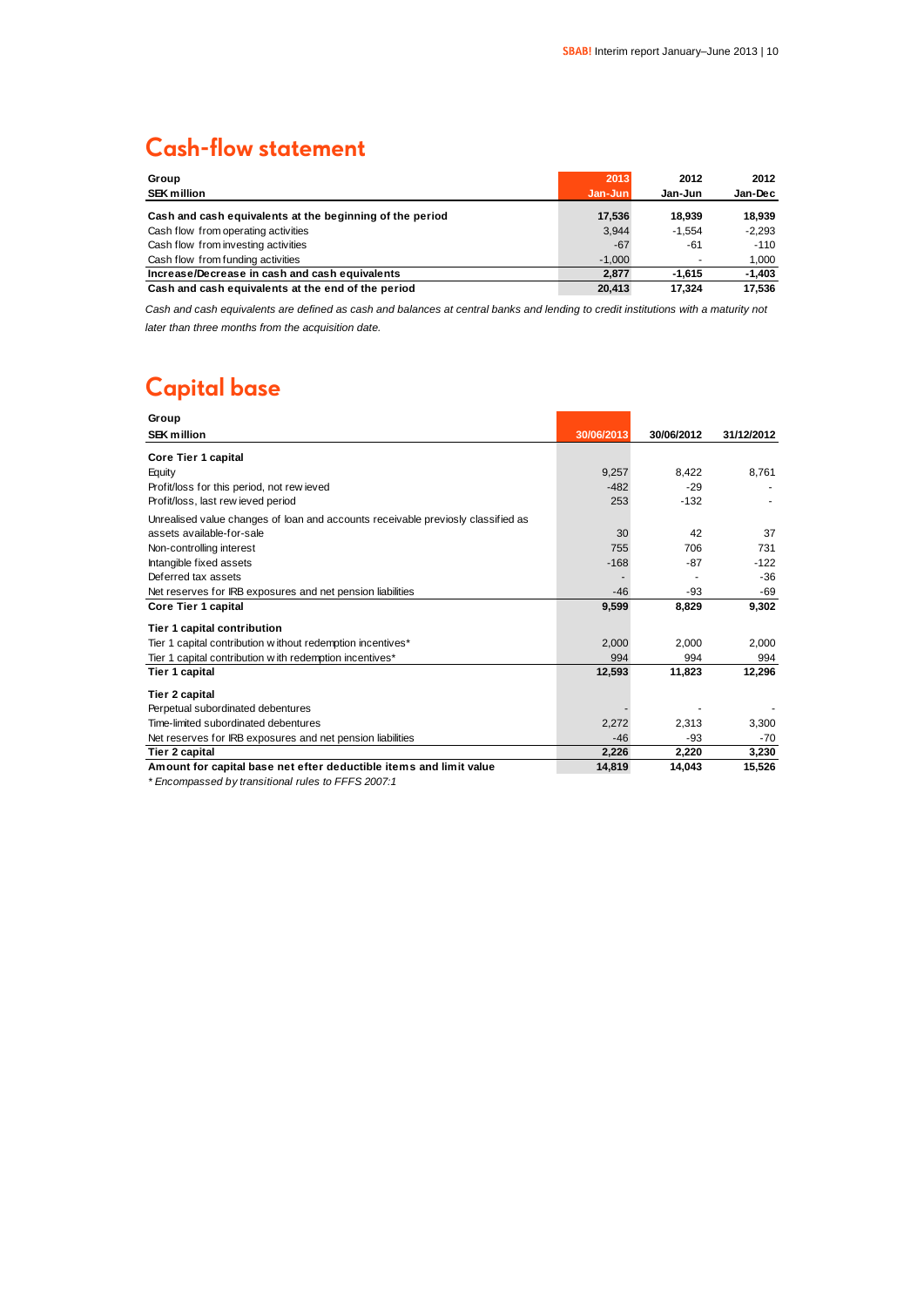# **Capital requirements**

| Group                                                         |            |            |            |
|---------------------------------------------------------------|------------|------------|------------|
| <b>SEK million</b>                                            | 30/06/2013 | 30/06/2012 | 31/12/2012 |
|                                                               |            |            |            |
| Credit risk recognised in accordance with IRB approach        |            |            |            |
| Exposures to corporates                                       | 905        | 2.409      | 2.173      |
| Retail exposures                                              | 1.083      | 846        | 908        |
| Positions in securitisations                                  | 182        | 221        | 423        |
| Total exposures in accordance with IRB approach               | 2,170      | 3,476      | 3,504      |
| Credit risk reported in accordance with standardised approach |            |            |            |
| Exposures to governments and central banks                    | 0          | 0          | $\Omega$   |
| Exposures to municipalities and comparable associations       | $\Omega$   | $\Omega$   | $\Omega$   |
| Exposures to institutions                                     | 439        | 413        | 387        |
| Exposures to corporates                                       | 164        | 164        | 169        |
| Retail exposures                                              | 120        | 72         | 76         |
| Past due items                                                |            | 0          |            |
| Exposures to CIUs                                             | 16         |            | 12         |
| Other items                                                   | 11         | 10         | 9          |
| Total exposures in accordance with standardised approach      | 751        | 659        | 654        |
| Risk in commercial portfolio                                  | 150        | 178        | 162        |
| <b>Operational risk</b>                                       | 154        | 211        | 211        |
| <b>Currency risk</b>                                          |            |            |            |
| Total minimum capital requirements                            | 3,225      | 4.524      | 4,531      |
| Addition to transitional rules                                | 7,707      | 6.251      | 6.279      |
| Total capital requirements according to transition rules      | 10.932     | 10.775     | 10.810     |

*In February 2013, SBAB received permission from Finansinspektionen (the Swedish Financial Supervisory Authority) to include tenant-owner associations with a turnover of less than EUR 50 million and with full collateral in the retail exposure category, and to apply an internal method for the calculation of Loss Given Default (LGD) for those exposures. Since this portfolio is secured, internal LGD is lower than that prescribed, resulting in a reduction in the minimum capital requirement without taking transitional regulations into account.*

# **Capital adequacy**

| Group                            |            |            |            |
|----------------------------------|------------|------------|------------|
| <b>SEK million</b>               | 30/06/2013 | 30/06/2012 | 31/12/2012 |
| Core Tier 1 capital              | 9,599      | 8,829      | 9,302      |
| Tier 1 capital                   | 12,593     | 11,823     | 12,296     |
| Total capital                    | 14,819     | 14,043     | 15,526     |
| Without transitional regulations |            |            |            |
| Risk-weighted assets             | 40,305     | 56,547     | 56,638     |
| Core Tier 1 capital ratio        | 23.8%      | 15.6%      | 16.4%      |
| Tier 1 capital ratio             | 31.2%      | 20.9%      | 21.7%      |
| Capital adequacy ratio           | 36.8%      | 24.8%      | 27.4%      |
| Capital quotient                 | 4.60       | 3.10       | 3.43       |
| Without transitional regulations |            |            |            |
| Risk-weighted assets             | 136,648    | 134,687    | 135,124    |
| Core Tier 1 capital ratio        | 7.0%       | 6.6%       | 6.9%       |
| Tier 1 capital ratio             | 9.2%       | 8.8%       | 9.1%       |
| Capital adequacy ratio           | 10.8%      | 10.4%      | 11.5%      |
| Capital quotient                 | 1.36       | 1.30       | 1.44       |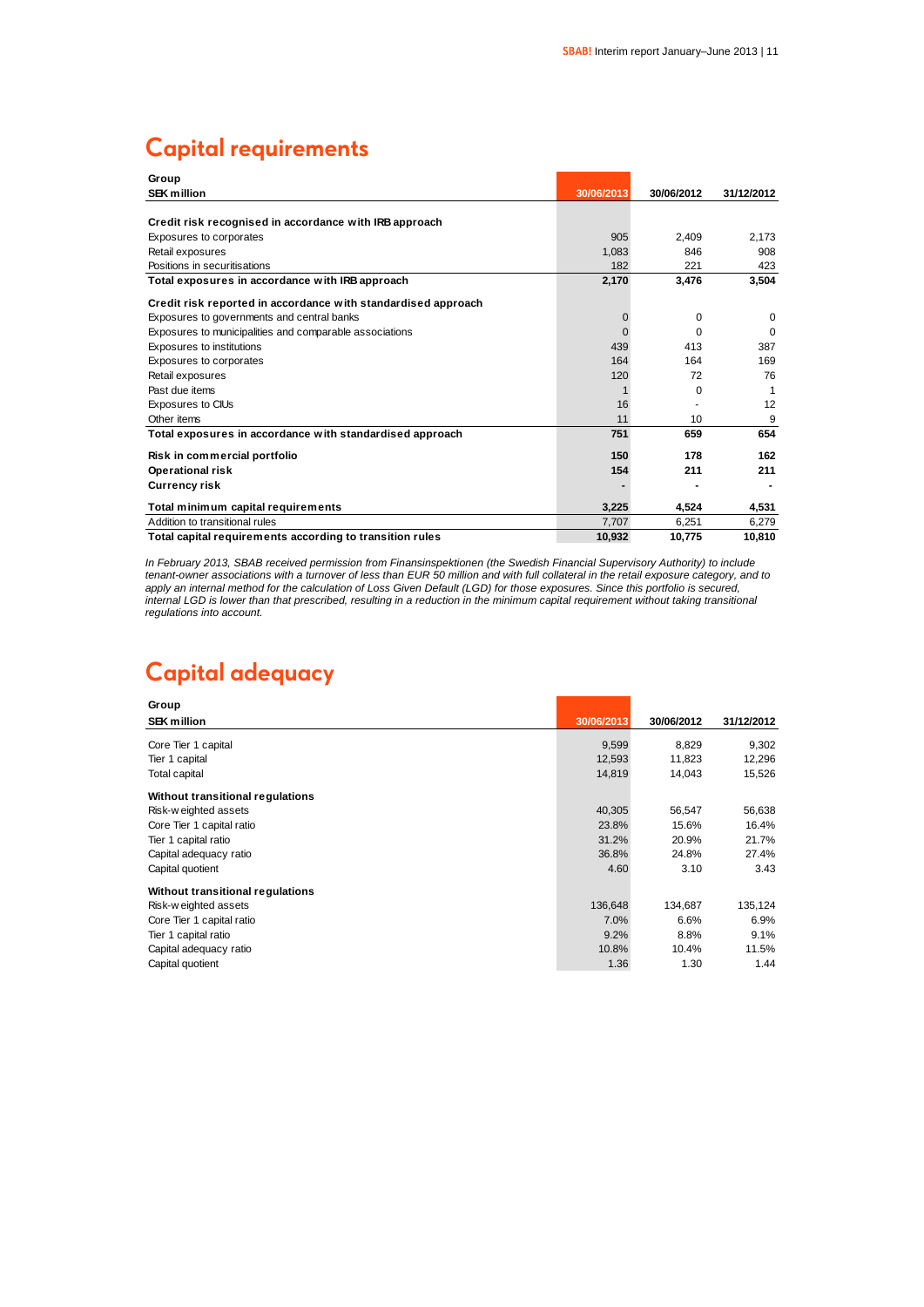### **Notes**

### **Note 1 Accounting policies**

The SBAB Group applies the International Financial Reporting Standards (IFRS) as adopted by the EU. In addition to these accounting standards, the Swedish Financial Supervisory Authority's regulations and general guidelines on annual accounts for credit institutions and securities companies (FFFS 2008:25), the Annual Accounts Act for Credit Institutions and Securities Companies and the Swedish Financial Reporting Board's recommendation RFR 1 Supplementary Accounting Rules for Groups have been taken into consideration. The Group's interim report fulfils the requirements stipulated under IAS 34, Interim Financial Reporting.

For the Parent Company, statutory IFRS is applied, which means that the interim report has been prepared in compliance with IFRS subject to the additions and exceptions that ensue from the Swedish Financial Reporting Board's recommendation RFR 2 Accounting for Legal Entities, the Swedish Financial Supervisory Authority's regulations and general guidelines on the annual accounts of credit institutions and securities companies (FFFS 2008:25) and the Annual Accounts Act for Credit Institutions and Securities Companies.

Compared with 2012, the IAS 19 accounting policy has been changed for the group. In addition, a number of disclosure requirements have been changed, affecting the appearance and content of the interim reports for 2013.

One of these is IAS 1 Presentation of Financial Statements. The components in other comprehensive income are divided into two groups. The division is made according to whether or not the components can be assumed to be subject to future reversal via the income statement. The tax accruing to each of the groups is to be separated.

The changes to IAS 19 Employee Benefits mean the disappearance of the compensatory effect that the corridor method entailed. This will result in increased volatility in the balance sheet and other comprehensive income. The transitional effect arising from the discontinuation of the corridor method for unrecognised accumulated actuarial gains amounted to SEK 18 million on 1 January 2012 including special employer's contributions and excluding corporate income tax (SEK 13 million including corporate income tax), which implies a corresponding positive effect on equity. The new regulations also had an adverse impact of SEK 3 million on profit during 2012.

In IFRS 7, Financial Instruments: Additional disclosure requirements have been added regarding the offsetting of financial assets and liabilities. The disclosure requirements apply to all recognised financial instruments that are offset in accordance with item 42 in IAS 32, but also to recognised financial instruments covered by a legally binding framework agreement on offsetting or any similar agreement, regardless of whether or not they are offset in accordance with item 42 in IAS 32. During 2013, these disclosures shall also be made in the interim reports.

IFRS 13 Fair Value Measurement entails a new uniform standard for the assessment of fair value. Fair value is defined as the price that would be received to sell an asset or the price that would be paid to transfer a liability in an orderly transaction between market participants at the measurement date. The new standard has not resulted in any change in how SBAB established fair value and does not result in any new items to be measured at fair value. Beyond this, IFRS 13 contains extensive disclosure requirements that, as a consequence of an addition to IAS 34 Interim Financial Reporting, shall also, to a large extent, be provided in the interim reports.

In other regards, the accounting policies and calculation methods are unchanged compared with the 2012 Annual Report.

According to SBAB's preliminary assessment, new or changed international accounting standards that have not yet been applied will have a limited effect on the financial reports.

| Group                                                      | 2013           | 2013           | 2012   | 2013    | 2012    | 2012    |
|------------------------------------------------------------|----------------|----------------|--------|---------|---------|---------|
| <b>SEK million</b>                                         | Q <sub>2</sub> | Q1             | Q2     | Jan-Jun | Jan-Jun | Jan-Dec |
| Gains/losses on interest-bearing financial instruments     |                |                |        |         |         |         |
| - Securities measured at fair value through profit or loss | $-358$         | $-111$         | 187    | $-469$  | 367     | 950     |
| - Change in value of hedged items in hedge accounting      | 560            | 614            | $-549$ | 1174    | $-445$  | $-742$  |
| - Realised expense from financial liabilities              | $-11$          | $-34$          | $-30$  | $-45$   | $-109$  | $-192$  |
| - Derivative instruments                                   | $-233$         | $-501$         | 255    | $-734$  | $-336$  | $-697$  |
| - Loan receivables                                         | 23             | 20             | 24     | 43      | 43      | 90      |
| <b>Currency translation effects</b>                        | -3             | -6             | 22     | $-9$    | $-1$    | $-10$   |
| Gains/losses on shares and participations measured         |                |                |        |         |         |         |
| at fair value through the income statement                 |                | $\overline{4}$ |        |         |         | 0       |
| Total                                                      | $-22$          | $-14$          | -91    | $-36$   | $-481$  | $-601$  |

### **Note 2 Net result from financial instruments measured at fair value**

Changes in the market value of basis swaps are attributable to "Derivative instruments". All derivative instruments represent financial hedges of interest-rate risk and/or currency risk in funding or lending.

#### **Fair-value recognition**

The currency and interest-rate risk inherent in funding conducted in foreign currency is generally hedged throughout the maturity of the funding through currency interest-rate derivatives, known as basis swaps. According to IFRS, all derivative instruments are to be recognised at fair value (market value), with changes in fair value included in net income/expense from financial instruments measured at fair value. Major variations in the actual market value between reporting periods could result in significant changes in the carrying amount and thus also in capital adequacy. However, changes in the form of losses/gains remain unrealised as long as the basis swap is not closed prematurely. In cases where the derivative is held to maturity, earnings are not affected by the accumulated changes since the market value of each derivative contract starts and ends at zero. Most of SBAB's basis swaps are held to maturity.

An accounting effect also arises in SBAB's securities holding, since the accounting policies that SBAB applies entail that securities assets are measured at fair value (market value), while a large portion of SBAB's liabilities are measured at amortised cost. Also in the case of securities assets, the market value will be recovered during the remaining maturity if the asset is held to maturity. Most of SBAB's securities are held to maturity.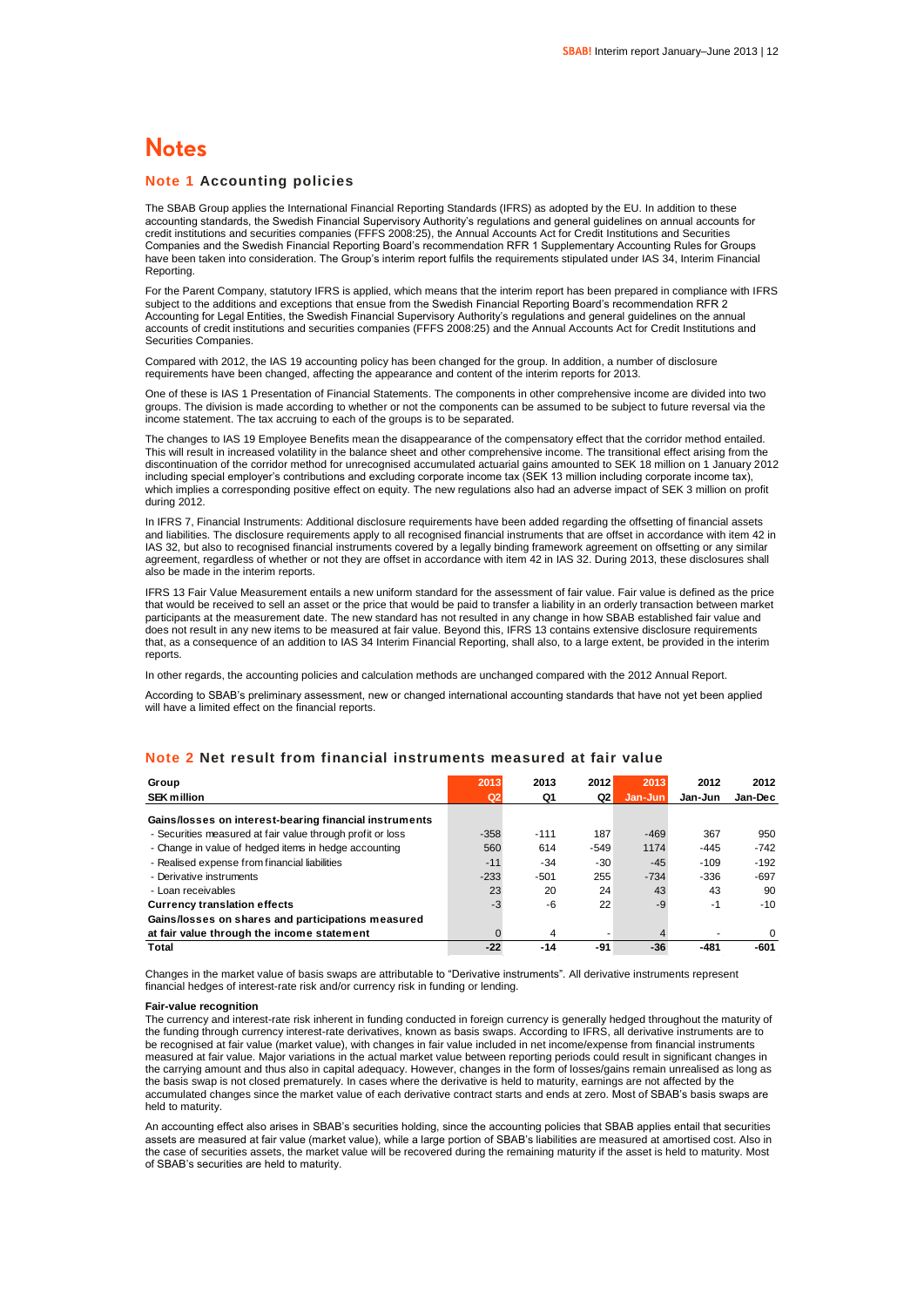### **Note 3 Loan losses, net**

| Group                                                           | 2013                          | 2013        | 2012           | 2013                                      | 2012         | 2012           |
|-----------------------------------------------------------------|-------------------------------|-------------|----------------|-------------------------------------------|--------------|----------------|
| <b>SEK million</b>                                              | Q2                            | Q1          | Q <sub>2</sub> | Jan-Jun                                   | Jan-Jun      | Jan-Dec        |
| <b>CORPORATE MARKET</b>                                         |                               |             |                |                                           |              |                |
| INDIVIDUAL PROVISION FOR CORPORATE MARKET LOANS                 |                               |             |                |                                           |              |                |
| Write-off of confirmed loan losses for the period               | $-1$                          | -0          |                | $-1$                                      |              | -0             |
| Reversal of prior year provisions for probable loan losses      |                               |             |                |                                           |              |                |
| recognised as confirmed loan losses in the financial statements |                               |             |                |                                           |              |                |
| for the period                                                  | 1                             |             |                | 1                                         |              |                |
| Provision for probable loan losses for the period               | -0                            | -0          | -0             | -0                                        | -0           | -26            |
| Recoveries in respect of confirmed loan losses in prior years   |                               |             |                |                                           |              | $\Omega$       |
| Reversal of prior year provisions for probable loan losses no   |                               |             |                |                                           |              |                |
| longer required                                                 | $\overline{0}$                | 8           | 14             | 8                                         | 16           | 26             |
| Guarantees                                                      | $\overline{0}$                | 0           | -0             | $\overline{0}$                            | $-0$         | $-0$           |
| Net income for the period for individual provisions for         | $\bf{0}$                      | 8           | 14             | 8                                         | 16           | -0             |
| corporate market loans                                          |                               |             |                |                                           |              |                |
|                                                                 |                               |             |                |                                           |              |                |
| <b>COLLECTIVE PROVISION FOR CORPORATE MARKET LOANS</b>          |                               |             |                |                                           |              |                |
| Allocations to/redemption of collective provisions              | $\overline{7}$                | -5          | $-10$          | $\overline{2}$                            | $-12$        | $\overline{4}$ |
| Guarantees                                                      | -3<br>$\overline{\mathbf{A}}$ | 5           | $-7$           | $\overline{2}$<br>$\overline{\mathbf{4}}$ | -6<br>$-18$  | -6<br>$-2$     |
| Net income/cost for the period for collective provisions        |                               | $\mathbf 0$ | $-17$          |                                           |              |                |
| for corporate market loans                                      |                               |             |                |                                           |              |                |
| <b>RETAIL MARKET</b>                                            |                               |             |                |                                           |              |                |
| INDIVIDUAL PROVISION FOR RETAIL MARKET LOANS                    |                               |             |                |                                           |              |                |
| Write-off of confirmed loan losses for the period               | $-3$                          | $-4$        | -4             | $-7$                                      | $-5$         | $-9$           |
| Reversal of prior year provisions for probable loan losses      |                               |             |                |                                           |              |                |
| recognised as confirmed loan losses in the financial statements |                               |             |                |                                           |              |                |
| for the period                                                  | 2                             | 5           | 3              | $\overline{7}$                            | 4            | 5              |
| Provision for probable loan losses for the period               | $-2$                          | $-2$        | -1             | $-4$                                      | $-2$         | -9             |
| Reversal of prior year provisions for probable loan losses no   |                               |             |                |                                           |              |                |
| longer required                                                 | $\overline{0}$                | $\mathbf 0$ | $\mathbf 0$    | $\mathbf 0$                               | $\Omega$     | $\Omega$       |
| Guarantees                                                      | $\overline{0}$                |             |                | $\overline{0}$                            |              |                |
| Net cost for the period for individual provisions for retail    | $-3$                          | $-1$        | $-2$           | $-4$                                      | $-3$         | $-13$          |
| market loans                                                    |                               |             |                |                                           |              |                |
|                                                                 |                               |             |                |                                           |              |                |
| <b>COLLECTIVE PROVISION FOR RETAIL MARKET LOANS</b>             |                               |             |                |                                           |              |                |
| Write-off of confirmed loan losses for the period               | -6                            | -3          | $-7$           | -9                                        | $-13$        | $-27$          |
| Recoveries in respect of confirmed loan losses in prior years   | $\mathbf 0$                   | 1           | $\mathbf 0$    | 1                                         | 0            | 3              |
| Allocation to/redemption of collective provisions               | 23                            | 8           | -4             | 31                                        | 9            | 19             |
| Guarantees                                                      | $-1$                          | -1          | 5              | $-2$                                      | 4            | 0<br>$-5$      |
| Net income/cost for the period for collective provisions        | 16                            | 5           | -6             | 21                                        | $\mathbf{0}$ |                |
| for retail market loans                                         |                               |             |                |                                           |              |                |
| NET INCOME/COST FOR THE PERIOD FOR LOAN LOSSES                  | 17                            | 12          | $-11$          | 29                                        | -5           | $-20$          |

*Both write-offs of confirmed loan losses and reversals of write-offs for the period in accordance with the specification above pertain to receivables from the public.*

### **Note 4 Lending to the public**

| $1.010 + 20.1011$ $1.010 + 0.00110$                                           |            |                  |            |            |            |            |
|-------------------------------------------------------------------------------|------------|------------------|------------|------------|------------|------------|
| Group                                                                         | 30/06/2013 |                  | 30/06/2012 |            | 31/12/2012 |            |
| <b>SEK million</b>                                                            | Lending    | <b>Provision</b> | Lending    | Provision  | Lending    | Provision  |
| Single-family dw ellings and holiday homes                                    | 102,189    | $-154$           | 98,679     | $-170$     | 100,227    | $-170$     |
| Tenant-ow ner rights                                                          | 65,049     | $-82$            | 59,587     | $-104$     | 61,677     | -98        |
| Tenant-ow ner associations                                                    | 55,127     | $-9$             | 54,192     | $-33$      | 55,199     | $-12$      |
| Private multi-family dw ellings                                               | 24,757     | $-41$            | 28,932     | $-29$      | 26,496     | $-49$      |
| Municipal multi-familiy dwellings                                             | 4,199      |                  | 5,209      |            | 4,796      |            |
| Commercial properties                                                         | 5,541      |                  | 8,084      |            | 7,128      |            |
| Other                                                                         | 990        | $-5$             | 569        | $-4$       | 759        | $-7$       |
| Provision for probable loan losses                                            | $-291$     |                  | $-340$     |            | $-336$     |            |
| Total                                                                         | 257,561    | $-291$           | 254,912    | $-340$     | 255,946    | -336       |
| Doubtful and non-performing loan receivables                                  |            |                  |            | 30/06/2013 | 30/06/2012 | 31/12/2012 |
| a) Doubtful loan receivables                                                  |            |                  |            | 51         | 52         | 67         |
| b) Non-performing loan receivables* included in doubtful loan receivables     |            |                  |            | 15         | 18         | 21         |
| c) Non-performing loan receivables* not included in doubtful loan receivables |            |                  |            | 386        | 468        | 452        |
| d) Individual provisions for loan receivables                                 |            |                  |            | 42         | 32         | 54         |
| e) Collective provisions for corporate market loans                           |            |                  |            | 24         | 44         | 27         |
| f) Collective provisions for retail market loans                              |            |                  |            |            | 264        | 255        |
| g) Total provisions (d+e+f)                                                   |            |                  |            | 291        | 340        | 336        |
| h) Doubtful loan receivables after individual provisions (a-d)                |            |                  |            |            | 20         | 13         |
| i) Provision ratio for individual provisions (d/a)                            |            |                  |            |            |            |            |

*\*Where payment notices (one or more) are more than 60 days past due*

In certain partnerships on the lending side, it is possible for the partner to acquire brokered loans.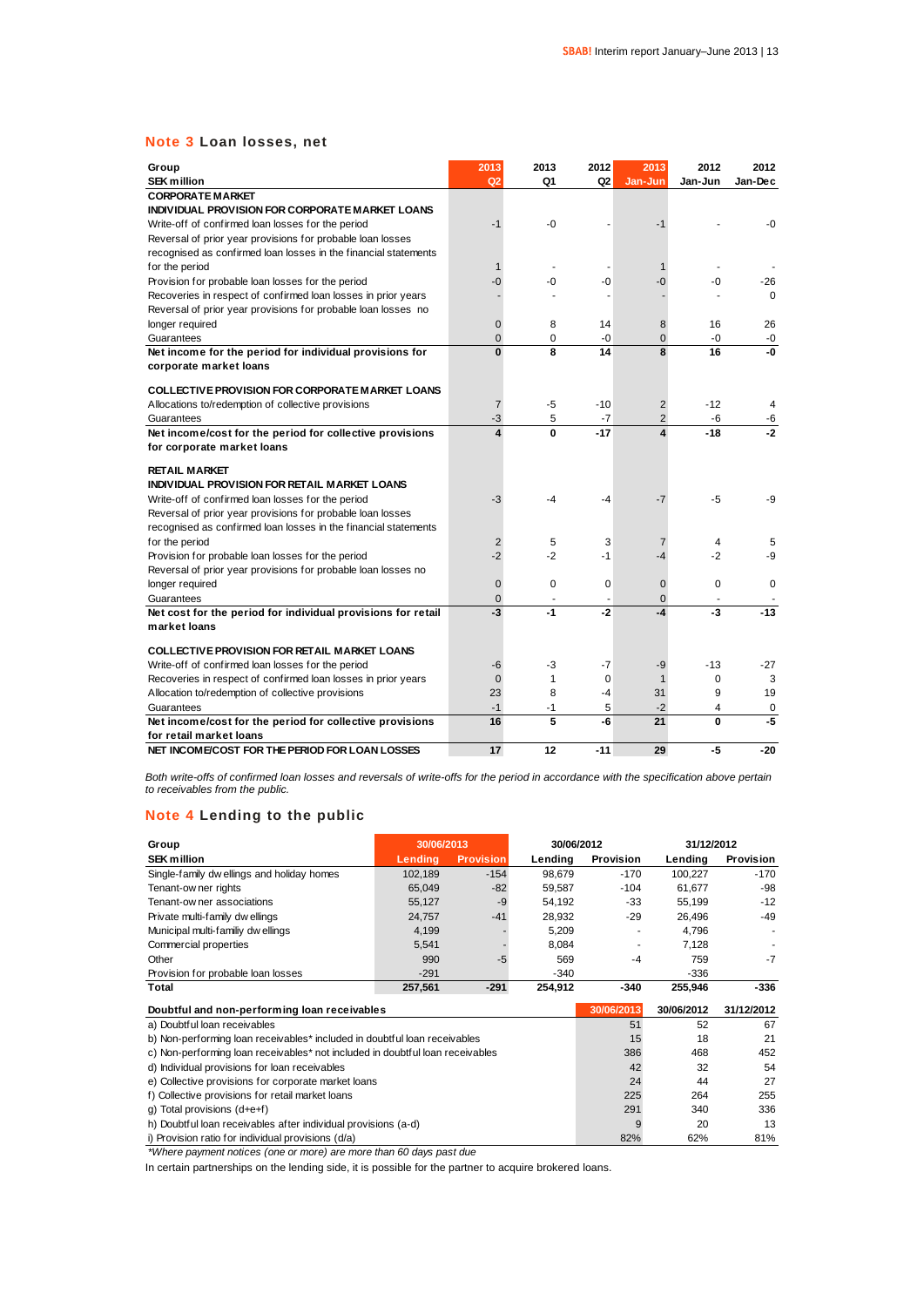|                                               | 30/06/2013 |                   | 30/06/2012 |                   | 31/12/2012 |                   |
|-----------------------------------------------|------------|-------------------|------------|-------------------|------------|-------------------|
|                                               |            | <b>SBAB</b> incl. |            | <b>SBAB</b> incl. |            | <b>SBAB</b> incl. |
| Loan portfolio                                |            | all of            |            | all of            |            | all of            |
| <b>SEK million</b>                            | SBAB**     | <b>FriSpar</b>    | SBAB**     | <b>FriSpar</b>    | SBAB**     | <b>FriSpar</b>    |
| Retail lending                                | 167.987    | 168.266           | 158.557    | 159.078           | 162.388    | 163.055           |
| - new lending                                 | 14.777     | 16.256            | 12.245     | 13.779            | 26.295     | 29.374            |
| Corporate lending (incl. tenant-ow ner assn.) | 89.574     | 89,588            | 96.355     | 96.383            | 93.558     | 93.574            |
| - new lending                                 | 3.370      | 3.370             | 4.488      | 4.488             | 8.583      | 8,583             |
| Total                                         | 257.561    | 257.854           | 254.912    | 255.461           | 255.946    | 256.629           |
| - new lendina                                 | 18.147     | 19.626            | 16.733     | 18.267            | 34.878     | 37.957            |

*\*\* In the SBAB Group, 51 percent of the partly owned FriSpar Bolån AB (a partnership with Sparbanken Öresund AB (publ) and Sparbanken Syd) is consolidated in accordance with the porportional method.*

### **Note 5 Derivative instruments**

|                                           | 30/06/2013                                             |                           |                                   |  |  |
|-------------------------------------------|--------------------------------------------------------|---------------------------|-----------------------------------|--|--|
| Group<br><b>SEK million</b>               | <b>Assets</b><br>measured at measured at<br>fair value | Liabilities<br>fair value | <b>Total</b><br>nominal<br>amount |  |  |
| Interest-rate related<br>Currency related | 4.554<br>2.507                                         | 3.351<br>7.125            | 230,152<br>122,267                |  |  |
| <b>Total</b>                              | 7,061                                                  | 10.476                    | 352.419                           |  |  |

Currency interest-rate swaps are classified as interest-rate-related derivative instruments.

### **Note 6 Operating segments**

| Risk-adjusted income            |               |                  |                     |        |              |              |        |                  |              |        |        |        |
|---------------------------------|---------------|------------------|---------------------|--------|--------------|--------------|--------|------------------|--------------|--------|--------|--------|
| statement                       |               |                  | <b>Jan-Jun 2013</b> |        |              |              |        |                  | Jan-Jun 2012 |        |        |        |
|                                 |               | Tenant-<br>owner |                     |        |              |              |        | Tenant-<br>owner |              |        |        |        |
| Group                           | <b>Retail</b> | Assn.            | Collab.             | Corp.  |              |              | Retail | Assn.            | Collab.      | Corp.  |        |        |
| <b>SEK million</b>              | market        | market           | market              | Market | <b>Other</b> | <b>Total</b> | market | market           | market       | Market | Other  | Total  |
| Risk-adjusted income            | 458           | 172              | 181                 | 136    |              | 947          | 419    | 146              | 147          | 168    |        | 880    |
| Net result from financial       |               |                  |                     |        |              |              |        |                  |              |        |        |        |
| instruments meas, at fair value | 4             |                  | $-0$                |        | $-40$        | $-36$        | $-1$   |                  |              |        | $-480$ | $-481$ |
| Risk-adjusted expenses          | $-263$        | $-68$            | $-60$               | $-55$  |              | $-446$       | $-231$ | $-64$            | $-49$        | -69    |        | $-413$ |
| Tax                             | $-44$         | $-23$            | $-27$               | $-18$  | 9            | $-103$       | $-48$  | $-22$            | $-26$        | $-26$  | 127    | 5      |
| Risk-adjusted profit after tax  | 155           | 81               | 94                  | 63     | $-31$        | 362          | 139    | 60               | 72           | 73     | $-353$ | -9     |
| RAROC, after tax                | 14.7%         | 17.0%            | 15.8%               | 13.8%  | n/a          | 15.2%        | 15.1%  | 11.8%            | 15.3%        | 11.7%  | n/a    | n/a    |

### **Changes regarding the identification of operating segments**

On 1 February 2013, a new organisation was established within SBAB. The former Retail business area was dissolved and replaced by three sales departments: Retail Market, Tenant-owner Associations Market and Collaboration Market. No changes have been made to the Corporate segment which remains from the previous organisation. In principle, the item Net result from financial instruments measured at fair value has not been distributed and is included in the Other column. The comparison figures<br>have been recalculated for the three new segments Retail Market, Tenant-owner Associations M

Operating segment disclosures are risk-adjusted. In the risk-adjusted follow-up of profit and loss, recognised equity is replaced by "Economic capital". "Economic capital" comprises the capital that SBAB regards to be required to cover unexpected losses during the coming year. At 30 June 2013, "Economic capital" was lower than recognised equity.

Recognised Ioan Iosses have been replaced by "Expected Iosses" in risk-adjusted expense. For further information on "Expected<br>Iosses" and "Economic capital", refer to page 45 of the 2012 Annual Report.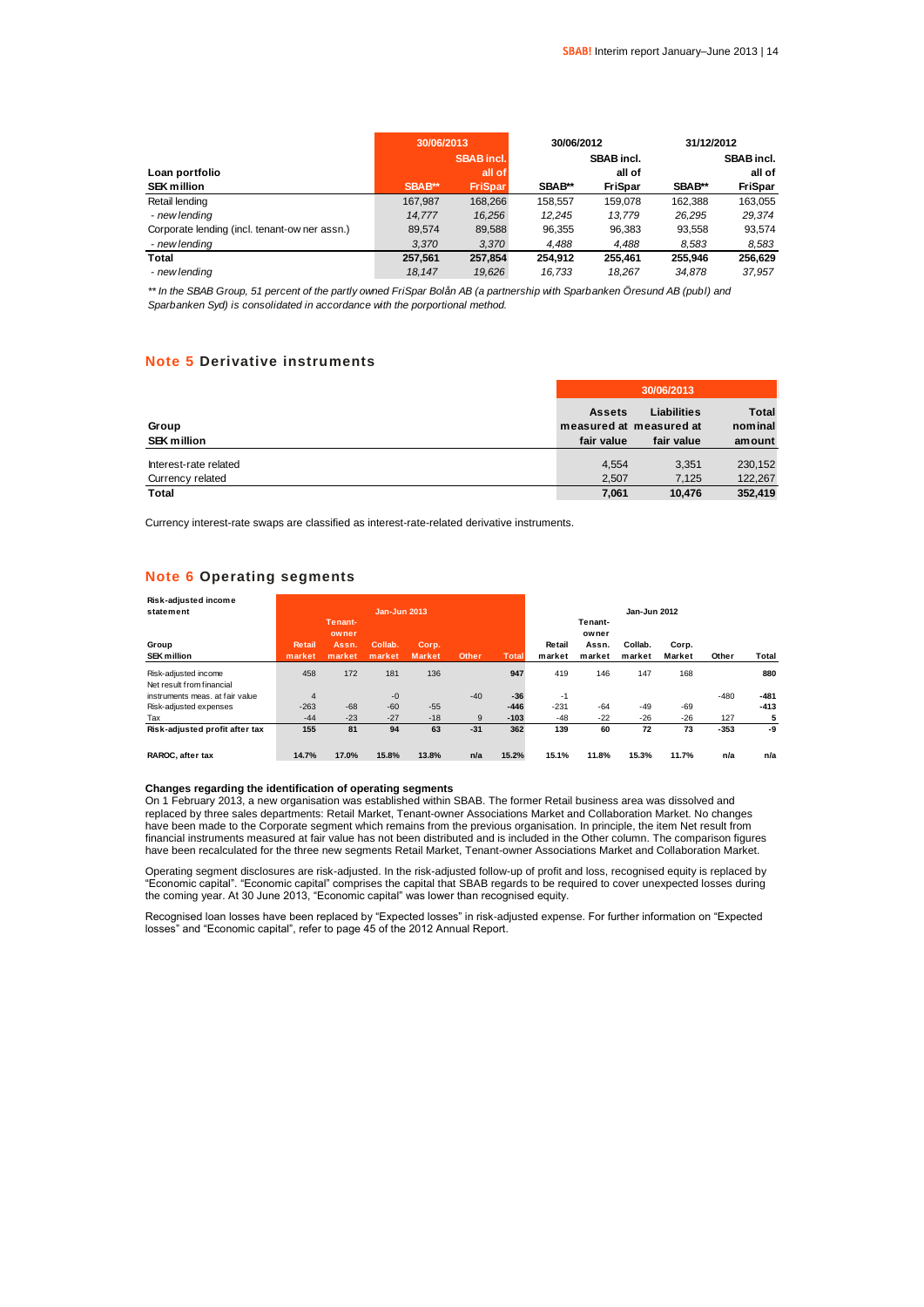### **Reconciliation**

The following reconciliation is between SBAB's risk-adjusted income statement (as above) and SBAB's external result.

| Group                                                          | 2013    | 2012    |
|----------------------------------------------------------------|---------|---------|
| <b>SEK million</b>                                             | Jan-Jun | Jan-Jun |
| Risk-adjusted income                                           | 947     | 880     |
| Adjustment to return on recongnised equity                     | 40      | 22      |
| Net expense from financial investments measured at fair value  | $-36$   | -481    |
| Total net interest income and other operating income           | 951     | 421     |
| Risk-adjusted expense                                          | $-446$  | $-413$  |
| Adjustment to recognised loan losses                           | 79      | 32      |
| <b>Expenses and loan losses</b>                                | $-367$  | $-381$  |
| Risk-adjusted profit before tax                                | 465     | $-14$   |
| Tax for the period according to risk-adjusted income statement | $-103$  | 5       |
| Risk-adjusted profit after tax                                 | 362     | -9      |
| <b>Risk-adjusted items</b>                                     |         |         |
| Adjustment to return on recongnised equity                     | 40      | 22      |
| Adjustment to recognised loan losses                           | 79      | 32      |
| Reversal of tax according to risk-adjusted income statement    | 103     | $-5$    |
| <b>Operating result</b>                                        | 584     | 40      |
| Recognised tax                                                 | $-102$  | $-11$   |
| Profit for the period after tax                                | 482     | 29      |

### **Note 7 Classification of financial instruments**

|                                                            |                                            |                                              | 30/06/2013        |              |                   |
|------------------------------------------------------------|--------------------------------------------|----------------------------------------------|-------------------|--------------|-------------------|
| Group<br><b>Financial assets</b>                           | <b>Assets</b><br>measured<br>at fair value | Hedge-<br>accounted<br>derivative<br>instru- | Loan              |              | <b>Total fair</b> |
| <b>SEK million</b>                                         | through P/L                                |                                              | ments receivables | <b>Total</b> | value             |
| Cash and balances at central banks                         |                                            |                                              | 0                 | 0            | $\Omega$          |
| Chargeable treasury bills and other eligible bills         | 7,932                                      |                                              |                   | 7,932        | 7,932             |
| Lending to credit institutions                             |                                            |                                              | 20.772            | 20,772       | 20,772            |
| Lending to the public                                      |                                            |                                              | 257,561           | 257,561      | 259,356           |
| Change in value of interest-rate-hedged items in portfolio |                                            |                                              |                   |              |                   |
| hedges                                                     |                                            |                                              | 743               | 743          |                   |
| Bonds and other interest-bearing securities                | 23,244                                     |                                              | 2,627             | 25,871       | 25,523            |
| Derivative instruments                                     | 1,284                                      | 5,777                                        |                   | 7,061        | 7,061             |
| Shares and participations                                  | 205                                        |                                              |                   | 205          | 205               |
| Other assets                                               |                                            |                                              | 2,546             | 2,546        | 2,546             |
| Prepaid expenses and accrued income                        | 375                                        |                                              | 375               | 750          | 750               |
| Total                                                      | 33,040                                     | 5,777                                        | 284,624           | 323,441      | 324,145           |

|                                     | 30/06/2013              |                                   |             |         |                   |  |
|-------------------------------------|-------------------------|-----------------------------------|-------------|---------|-------------------|--|
| Group                               | Liabilities<br>measured | Hedge-<br>accounted<br>derivative | Other       |         |                   |  |
| <b>Financial liabilities</b>        | at fair value           | instru-                           | financial   |         | <b>Total fair</b> |  |
| <b>SEK million</b>                  | through P/L             | ments                             | liabilities | Total   | value             |  |
| Liabilities to credit institutions  |                         |                                   | 19.568      | 19.568  | 19.568            |  |
| Deposits from the public            |                         |                                   | 31.563      | 31.563  | 31.563            |  |
| Debt securities in issue            |                         |                                   | 243.607     | 243.607 | 242,841           |  |
| Derivative instruments              | 3.477                   | 6,999                             |             | 10.476  | 10.476            |  |
| Other liabilities                   |                         |                                   | 255         | 255     | 255               |  |
| Accrued expenses and prepaid income |                         |                                   | 2.681       | 2.681   | 2,681             |  |
| Subordinated debt                   |                         |                                   | 5.918       | 5.918   | 5,918             |  |
| Total                               | 3,477                   | 6,999                             | 303.592     | 314.068 | 313.302           |  |

#### **Reclassified assets**

During autumn 2008, financial institutions were given the opportunity to reclassify holdings of "Financial assets available for sale" to "Loan receivables and accounts receivable." The assets were reclassified due to SBAB's perception that the downturn in the global financial markets during autumn 2008 was of sufficient magnitude to justify reclassification. The reclassification was implemented on 1 July 2008. The value that was assigned to the assets at the time was the prevailing market value.

Since the assets in the RMBS portfolio are classified as "Loan receivables and accounts receivable," these assets have to be recognised at accrued cost and a credit-risk assessment must be performed according to the same principles as for the risk assessment of SBAB's credit portfolio.

Following the reclassification of the RMBS assets, no need to impair these assets has arisen, which is why the company has not recognised any impairment losses under the "Impairment of financial assets" item.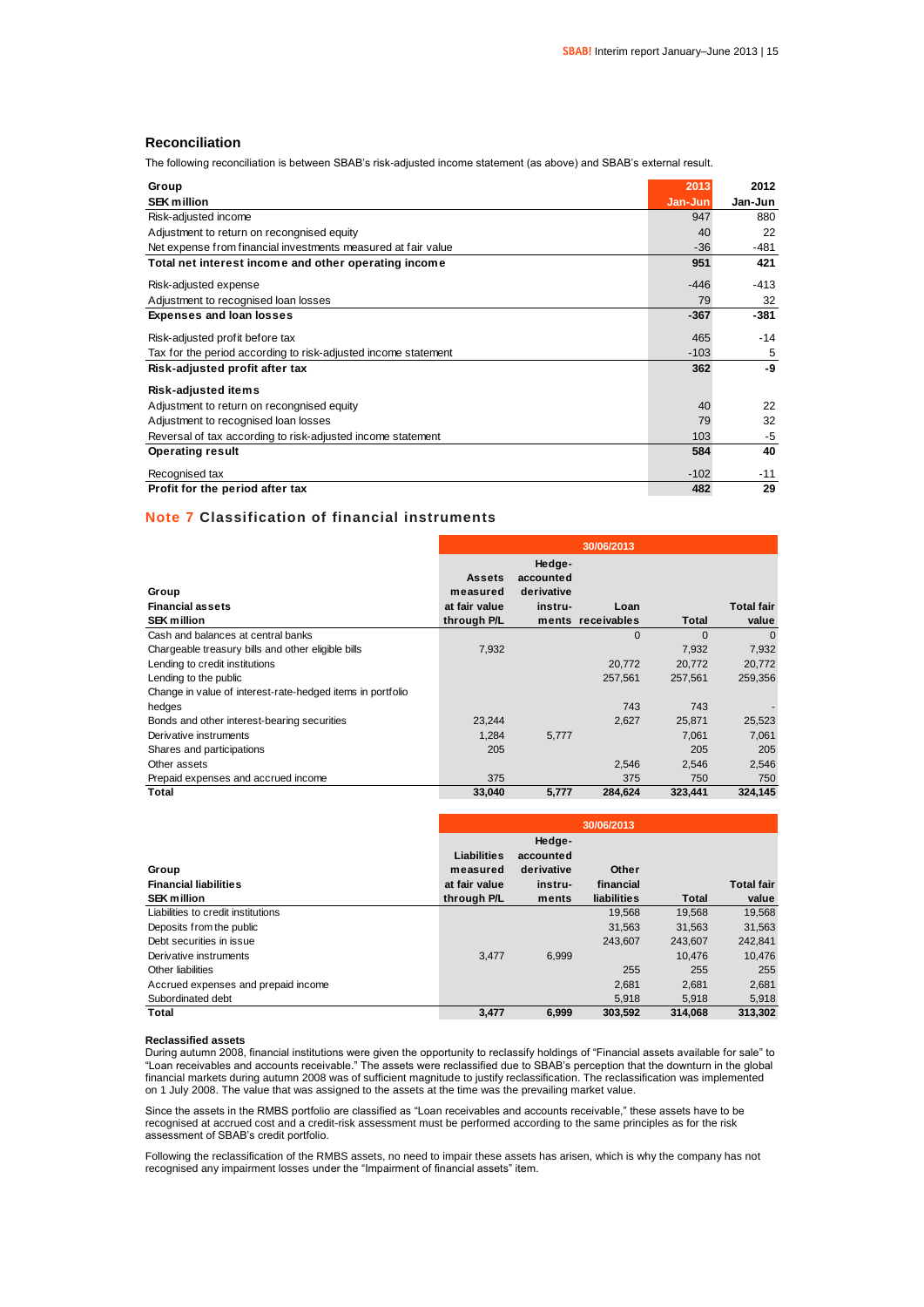### **RMBS portfolio**

| Group                   | 30/06/2013             |            |
|-------------------------|------------------------|------------|
| <b>SEK million</b>      | <b>Carrying amount</b> | Fair value |
| <b>Country of asset</b> |                        |            |
| Spain                   | 2,166                  | 1,826      |
| The Netherlands         | 461                    | 453        |
| Total                   | 2,627                  | 2,279      |

As of 1 July 2008, the fair value of the reclassified portfolio amounted to SEK 21.7 billion. The average effective rate used in the reclassification was 6.3 percent. At the same date, the fair value reserve attributable to these assets had a negative value of SEK 200 million, net after tax. At 30 June 2013, the fair value of the assets would have amounted to SEK 2.3 billion had the assets continued to be recognised as "Available-for-sale financial assets." The carrying amount at 30 June 2013 was SEK 2.6 billion. At the same date, the fair value reserve attributable to the reclassified assets would have amounted to a negative SEK 0.3 billion, net after tax, had the assets continued to be recognised as "Available-for-sale financial assets." The reserve amounted to a negative SEK 30 million, net after tax, at 30 June 2013. After the reclassification date, SEK 218 million of the reserve before tax was reversed and exchange rate fluctuations had a negative impact of SEK 18 million before tax on the value of the reserve.

#### **Note 8 Information about fair value**

|                                   | 30/06/2013                        |                                                 |                                          |        |  |  |  |  |
|-----------------------------------|-----------------------------------|-------------------------------------------------|------------------------------------------|--------|--|--|--|--|
| Group<br><b>SEK million</b>       | Quoted market<br>prices (Level 1) | Other<br>observable<br>market data<br>(Level 2) | Unobservable<br>market data<br>(Level 3) | Total  |  |  |  |  |
| <b>Assets</b>                     |                                   |                                                 |                                          |        |  |  |  |  |
| Securities in the category trade  | 31,381                            |                                                 |                                          | 31,381 |  |  |  |  |
| Derivatives in the category trade | 20                                | 1,264                                           |                                          | 1,284  |  |  |  |  |
| Derivatives in hedge accounting   |                                   | 5,777                                           |                                          | 5,777  |  |  |  |  |
| Total                             | 31,401                            | 7,041                                           |                                          | 38,442 |  |  |  |  |
| Liabilities                       |                                   |                                                 |                                          |        |  |  |  |  |
| Derivatives in the category trade | 22                                | 3,455                                           |                                          | 3,477  |  |  |  |  |
| Derivatives in hedge accounting   | -                                 | 6,999                                           | -                                        | 6,999  |  |  |  |  |
| Total                             | 22                                | 10.454                                          |                                          | 10.476 |  |  |  |  |

In the table, financial assets and liabilities recognised at fair value in the balance sheet are divided on the basis of the measurement methods used.

#### **Quoted market prices (Level 1)**

Measurement at quoted prices in a market for identical assets and liabilities. The measurement method is used for all holdings of quoted interest-bearing securities and for publicly quoted derivatives, primarily interest-rate futures.

#### **Measurement based on observable market data (Level 2)**

Measurement aided by external market information other than quoted prices included in Level 1, such as quoted interest rates or prices for closely related instruments. This group includes all non-quoted derivative instruments.

#### **Measurement based in part on unobservable market data (Level 3)**

Measurement whereby a material component of the model is based on estimates or assumptions that do not originate directly from the market. This method is currently not used for any assets or liabilities.

### **Note 9 Information about offsetting**

|                        |               | Financial assets and liabilities covered by a legally binding agreement regarding netting or a similar |               |                   |                |  |  |  |  |  |
|------------------------|---------------|--------------------------------------------------------------------------------------------------------|---------------|-------------------|----------------|--|--|--|--|--|
|                        |               | agreement but that are not offset in the balance sheet                                                 |               |                   |                |  |  |  |  |  |
|                        |               | Related amounts that are not offset in the balance sheet                                               |               |                   |                |  |  |  |  |  |
|                        | Amount        |                                                                                                        | Provided (+)/ |                   |                |  |  |  |  |  |
|                        | recognised in |                                                                                                        | Received (-)  | Provided (+)/     |                |  |  |  |  |  |
| Group                  | the balance   | <b>Financial</b>                                                                                       | collateral -  | Received (-) cash |                |  |  |  |  |  |
| <b>SEK million</b>     | sheet         | instruments                                                                                            | securities    | collateral        | Net amount     |  |  |  |  |  |
| <b>Assets</b>          |               |                                                                                                        |               |                   |                |  |  |  |  |  |
| Derivative instruments | 7,061         | $-5,274$                                                                                               |               | $-1,051$          | 736            |  |  |  |  |  |
| Repos                  | 16.811        | $-15.295$                                                                                              | $-1,508$      | -8                | $\Omega$       |  |  |  |  |  |
| Liabilities            |               |                                                                                                        |               |                   |                |  |  |  |  |  |
| Derivative instruments | $-10.476$     | 5.274                                                                                                  |               | 2,631             | $-2,571$       |  |  |  |  |  |
| Repos                  | $-18.342$     | 15,295                                                                                                 | 3,047         |                   | $\overline{0}$ |  |  |  |  |  |
| Total                  | $-4,946$      | 0                                                                                                      | 1,539         | 1,572             | $-1.835$       |  |  |  |  |  |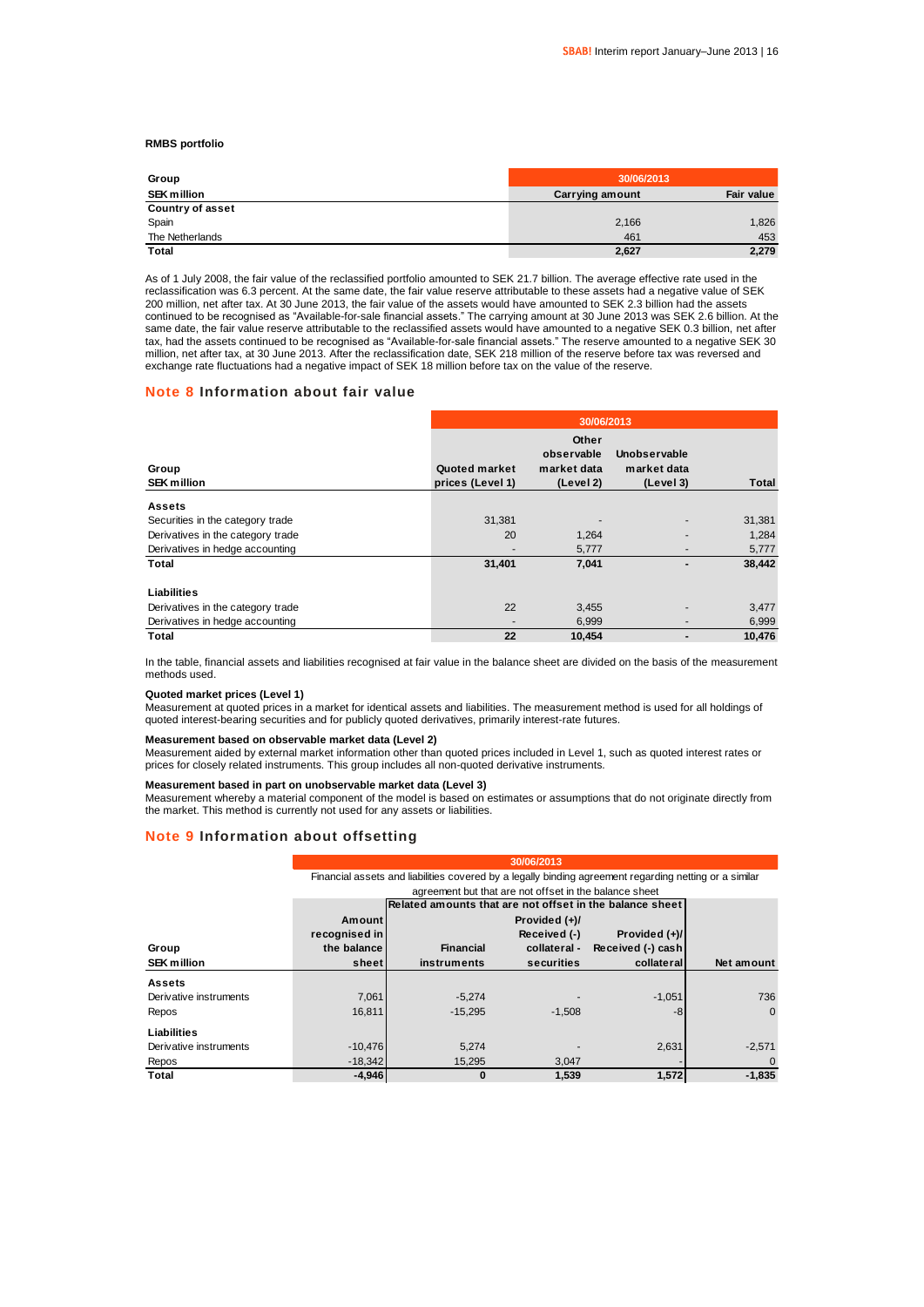### **Note 10 Liquidity reserve**

| <b>Liquidity Reserve</b>                                  |            |            | <b>Distribution by currency</b> |            |       |
|-----------------------------------------------------------|------------|------------|---------------------------------|------------|-------|
| <b>SEK million</b>                                        | 30/06/2013 | <b>SEK</b> | <b>EUR</b>                      | <b>USD</b> | Other |
| Cash and balances from central banks                      |            |            |                                 |            |       |
| Balances from other banks                                 |            |            |                                 |            |       |
| Securities issued or quaranteed by central governments,   |            |            |                                 |            |       |
| central banks or multinational development banks          | 12,171     | 4,298      | 7,185                           | 688        |       |
| Securities issued or guaranteed by municipalities or non- |            |            |                                 |            |       |
| governmental public sector entities                       | 4,164      | 3,408      |                                 | 756        |       |
| Covered bonds issued by others                            | 15,270     | 11,494     | 2.646                           | 1,130      |       |
| Own covered bonds                                         |            |            |                                 |            |       |
| Securities issued by non-financial companies              |            |            |                                 |            |       |
| Securities issued by financial companies (excl. covered   |            |            |                                 |            |       |
| bonds)                                                    | 2,280      |            | 2,280                           |            |       |
| Other securities                                          |            |            |                                 |            |       |
| Total                                                     | 33,885     | 19,200     | 12,111                          | 2,574      |       |
|                                                           |            |            |                                 |            |       |
| Bank and loan facilities                                  |            |            |                                 |            |       |
| Total                                                     | 33,885     | 19,200     | 12,111                          | 2,574      | 0     |
| Distribution by currency                                  |            | 57%        | 36%                             | 7%         | 0%    |

SBAB's liquidity portfolio primarily comprises liquid, fixed income securities with a high rating and it is an integral part of the Group's liquidity risk management. Holdings in securities are limited by asset class and by country, respectively, and must have the highest rating upon acquisition. In addition to these collective limits, limits for individual issuers may also be set. RMBSs are reported in the table above at market value, in accordance with the Swedish Banking Association's template for the disclosure of a bank's liquidity reserve. Since the secondary market for RMBSs is no longer as liquid as when the assets were acquired, it has been concluded that the liquidity value of these securities is no longer sufficient to warrant their inclusion in the liquidity reserve used in internal<br>measurements of liquidity risk. These assets are also excluded from regulatory liqui

#### **Calculation of MCO days**

SBAB measures and stress-tests liquidity risk by totalling the maximum need of liquidity for each of the upcoming 365 days, MCO (Maximum Cumulative Outflow). MCO calculations are based on a crisis scenario in which all loans are assumed to be extended on maturity, meaning that no liquidity is added through loan redemption, and where no funding is available. Accordingly, the maximum need for liquidity can be identified for every given future period, and the necessary liquidity reserve can be established.

### **Calculation of liquidity coverage ratio**

The liquidity coverage ratio calculates the degree to which a bank's liquid assets cover its net cash flow for the coming 30 days in a stress scenario. Net cash flows comprise contractual in- and outflows and the theoretical flows based on historical data, for example, withdrawals of the bank's deposits. The weightings of the theoretical flows are fixed and are determined by supervisory authorities.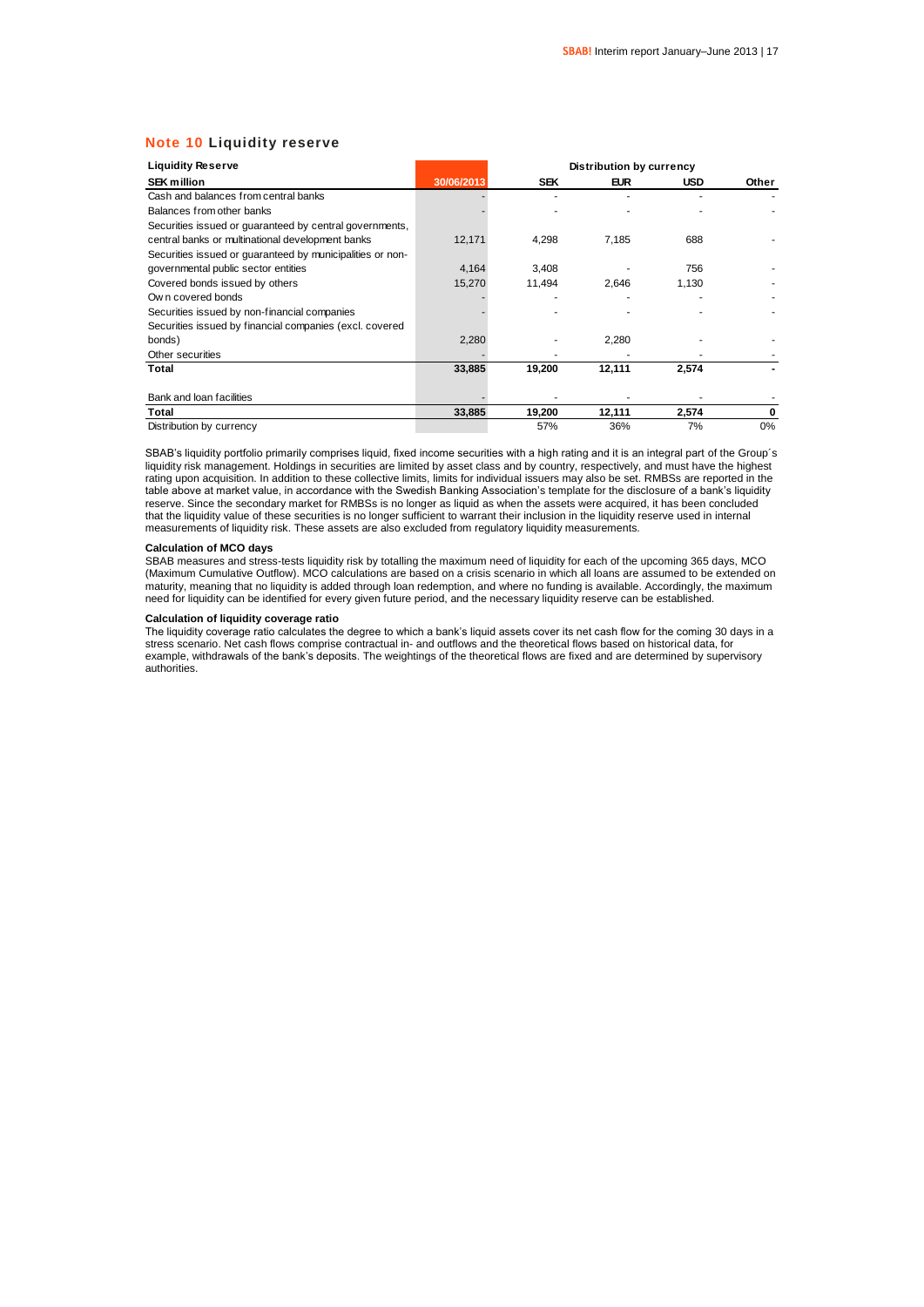### **Parent Company**

### **Parent Company performance for January-June 2013 compared with January-June 2012**

Operating profit for the period amounted to SEK 98 million (loss 123). The operating profit was primarily attributable to higher net interest income of SEK 160 million (expense: 101). Net result from financial transactions declined to SEK 29 million (96). Expenses totalled SEK 448 million (422). The net effect of loan losses was a gain of SEK 7 million (loss: 9). Lending to the public amounted to SEK 49.4 billion (44.8). The Parent Company has favourable capital adequacy. Taking the transitional regulations into account, the Core Tier 1 capital ratio and the capital adequacy ratio amounted to 25.4 percent (32.3) and 42.0 percent (54.3), respectively.

### **Income statement**

| <b>Parent Company</b><br><b>SEK million</b>   | 2013<br>Q2 | 2013<br>Q1 | 2012<br>Q2 | 2013<br>Jan-Jun | 2012<br>Jan-Jun | 2012<br>Jan-Dec |
|-----------------------------------------------|------------|------------|------------|-----------------|-----------------|-----------------|
|                                               |            |            |            |                 |                 |                 |
| Interest income                               | 797        | 799        | 1,046      | 1,596           | 2,093           | 4,162           |
| Interest expenses                             | $-717$     | $-719$     | $-1,052$   | $-1,436$        | $-2,194$        | $-4,032$        |
| Net interest income                           | 80         | 80         | -6         | 160             | $-101$          | 130             |
|                                               |            |            |            |                 |                 |                 |
| Dividends received                            |            | 19         | 17         | 19              | 17              | 17              |
| Commission income                             | 33         | 32         | 31         | 65              | 62              | 136             |
| Commission expenses                           | $-16$      | $-19$      | $-17$      | $-35$           | $-35$           | $-70$           |
| Net result of financial transactions          | $-23$      | 52         | $-21$      | 29              | 96              | 213             |
| Other operating income                        | 150        | 151        | 139        | 301             | 269             | 515             |
| <b>Total operating income</b>                 | 224        | 315        | 143        | 539             | 308             | 941             |
|                                               |            |            |            |                 |                 |                 |
| Personnel costs                               | $-96$      | $-95$      | $-88$      | $-191$          | $-180$          | $-354$          |
| Other expenses                                | $-138$     | $-109$     | $-104$     | $-247$          | $-235$          | $-434$          |
| Amortisation and depreciation of fixed assets | $-5$       | $-5$       | $-4$       | $-10$           | $-7$            | $-15$           |
| Total expenses before loan losses             | $-239$     | $-209$     | $-196$     | $-448$          | $-422$          | $-803$          |
| Profit before loan losses                     | $-15$      | 106        | $-53$      | 91              | $-114$          | 138             |
| Loan losses, net                              |            | 6          | -8         | $\overline{7}$  | -9              | $-34$           |
| <b>Operating profit</b>                       | $-14$      | 112        | $-61$      | 98              | $-123$          | 104             |
| Taxes                                         | 38         | $-21$      | 20         | 17              | 37              | $-11$           |
| Profit for the period                         | 24         | 91         | $-41$      | 115             | -86             | 93              |
|                                               |            |            |            |                 |                 |                 |

### **Statement of comprehensive income**

| <b>Parent Company</b><br><b>SEK million</b>                                                 | 2013<br>Q2 | 2012<br>Q1 | 2012<br>Q2 | 2013<br>Jan-Jun | 2012<br>Jan-Jun | 2012<br>Jan-Dec |
|---------------------------------------------------------------------------------------------|------------|------------|------------|-----------------|-----------------|-----------------|
| Profit for the period                                                                       | 24         | 91         | -41        | 115             | -86             | 93              |
| OTHER COMPREHENSIVE INCOME<br>Components that will be reversed against the income statement |            |            |            |                 |                 |                 |
| Change in reclassified financial assets, before tax                                         |            | 4          | 6          |                 | 12              | 20              |
| Tax attributable to components that will be reversed against the<br>income statement        | -1         | -1         | $-1$       | $-2$            | -3              | -6              |
| Other comprehensive income, net after tax                                                   |            | 3          | 5          |                 | 9               | 14              |
| Total comprehensive income for the period                                                   | 28         | 94         | -36        | 122             | $-77$           | 107             |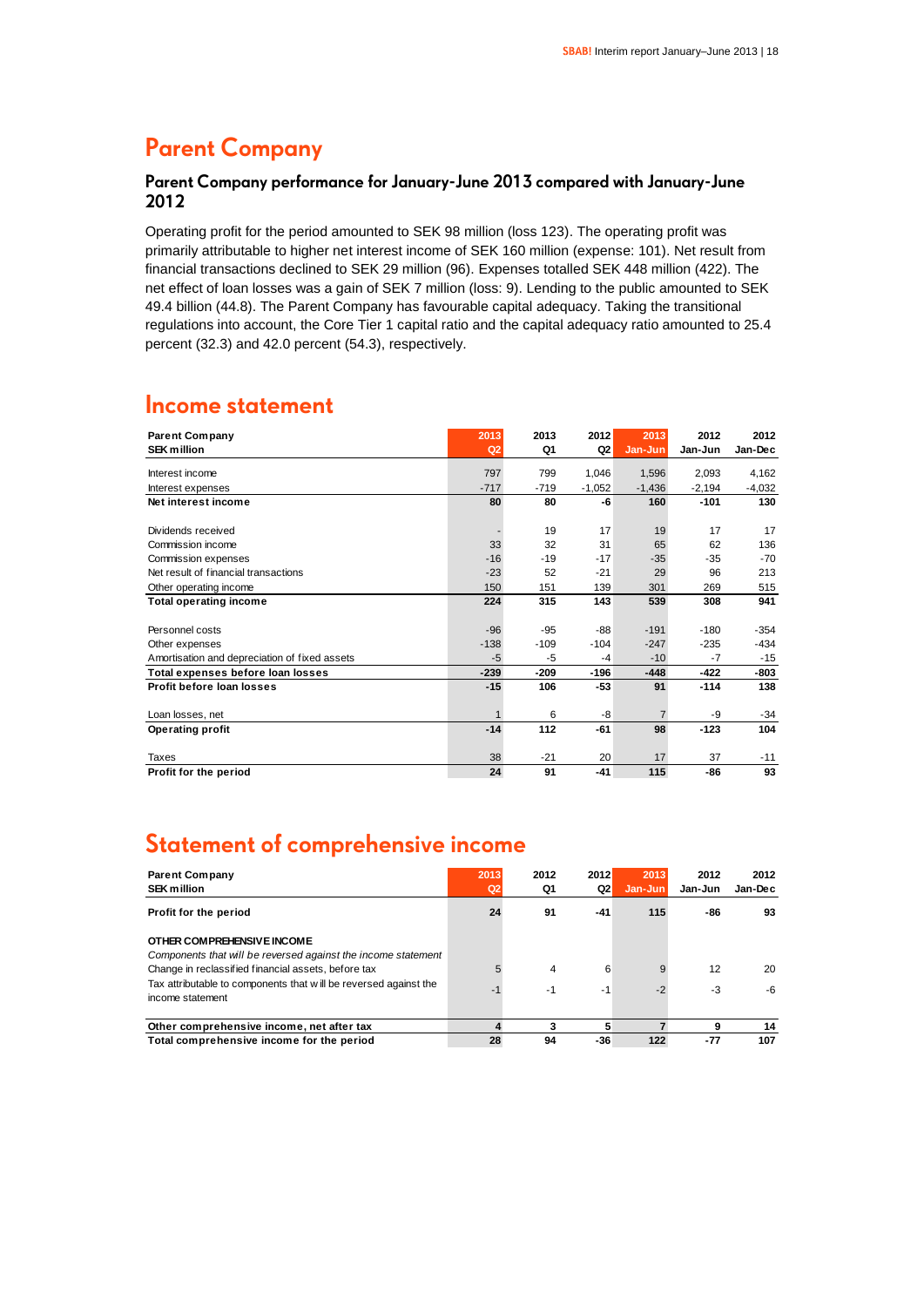# **Balance sheet**

| <b>Parent Company</b>                              |            |            |            |
|----------------------------------------------------|------------|------------|------------|
| <b>SEK million</b>                                 | 30/06/2013 | 30/06/2013 | 31/12/2012 |
| <b>ASSETS</b>                                      |            |            |            |
| Cash and balances at central banks                 | 0          | 0          | 0          |
| Chargeable treasury bills and other eligible bills | 7,932      | 2,078      | 12,860     |
| Lending to credit institutions (Note 11)           | 54,281     | 56,744     | 48,435     |
| Lending to the public                              | 49,382     | 44,781     | 46,360     |
| Bonds and other interest-bearing securities        | 25,871     | 33,688     | 31,452     |
| Derivative instruments                             | 5,942      | 10,475     | 11,499     |
| Shares and participations                          | 205        |            | 150        |
| Shares and participations in joint ventures        | 866        | 733        | 830        |
| Shares and participations in Group companies       | 9,600      | 9.600      | 9.600      |
| Intangible fixed assets                            | 13         | 11         | 14         |
| Tangible fixed assets                              | 39         | 30         | 33         |
| Other assets                                       | 1,716      | 209        | 76         |
| Prepaid expenses and accrued income                | 522        | 588        | 719        |
| TOTAL ASSETS                                       | 156,369    | 158,937    | 162,028    |
|                                                    |            |            |            |
| <b>LIABILITIES AND EQUITY</b>                      |            |            |            |
| Liabilities                                        |            |            |            |
| Liabilities to credit institutions                 | 4,604      | 7,369      | 2.443      |
| Deposits from the public                           | 31,563     | 18,318     | 27,654     |
| Debt securities in issue                           | 97,025     | 107,993    | 101,782    |
| Derivative instruments                             | 7,762      | 9,951      | 13,909     |
| Other liabilities                                  | 250        | 291        | 356        |
| Accrued expenses and prepaid income                | 1,014      | 929        | 835        |
| Provisions                                         | 179        | 174        | 65         |
| Subordinated debt                                  | 5,918      | 6,164      | 7,052      |
| <b>Total liabilities</b>                           | 148,315    | 151,189    | 154,096    |
|                                                    |            |            |            |
| Equity                                             |            |            |            |
| Share capital                                      | 1,958      | 1,958      | 1,958      |
| Statutory reserve                                  | 392        | 392        | 392        |
| Fair value reserve                                 | $-30$      | $-42$      | $-37$      |
| Retained earnings                                  | 5,619      | 5,526      | 5,526      |
| Profit for the period                              | 115        | -86        | 93         |
| Total equity                                       | 8,054      | 7,748      | 7,932      |
| <b>TOTAL LIABILITIES AND EQUITY</b>                | 156,369    | 158,937    | 162,028    |
|                                                    |            |            |            |
| <b>Memorandum items</b>                            |            |            |            |
| Assets pledged for own liabilities                 | 4,427      | 6,632      | 2,117      |
| Commitments                                        | 67,954     | 58.523     | 59,587     |